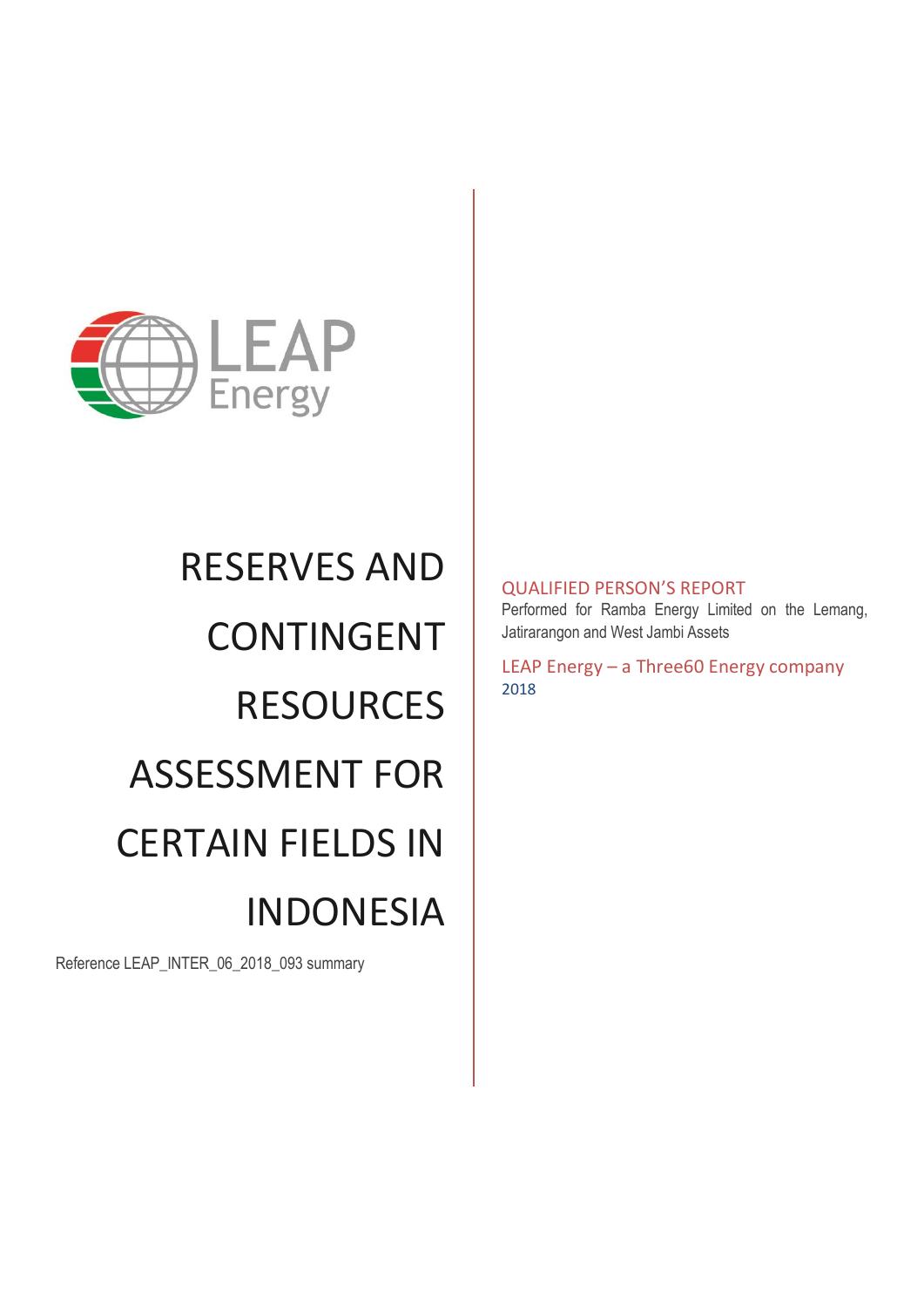

Our Ref : Reference LEAP\_INTER\_06\_2018\_093 summary Date : September 21, 2018

Daniel Jol, Commercial and Executive Director RAMBA ENERGY LIMITED

## SUBJECT: RESERVES AND CONTINGENT RESOURCES ASSESSMENT FOR CERTAIN FIELDS IN INDONESIA

\_\_\_\_\_\_\_\_\_\_\_\_\_\_\_\_\_\_\_\_\_\_\_\_\_\_\_\_\_\_\_\_\_\_\_\_\_\_\_\_\_\_\_\_\_\_\_\_\_\_\_\_\_\_\_\_\_\_\_\_\_\_\_\_\_\_\_\_\_\_\_\_\_\_\_\_\_\_\_\_\_\_\_\_\_\_\_\_\_\_\_\_\_\_

Dear Sir,

In response to the Letter of Engagement ("LoE"), dated 4<sup>th</sup> July 2018, with Ramba Energy Ltd (RAMBA), LEAP ENERGY Partners Sdn Bhd ("LEAP ENERGY") has completed an independent evaluation of in-place and recoverable hydrocarbons in certain fields where RAMBA ("The Company") has represented it holds an interest. This report is issued by LEAP ENERGY under the appointment by RAMBA and is produced as part of the services detailed therein and subject to the terms and conditions of the Letter of Engagement ("Agreement").

This report is addressed RAMBA Energy Limited. The report is only capable of being relied on by the Company and any third parties under and pursuant to (and subject to the terms of) the Agreement. The report has been compiled in accordance with the guidelines on the scope and content of a Qualified Person's Report ("QPR") in accordance with Practice Note 4C Section 5 and Appendix 7D of the Singapore Exchange (SGX) Catalist Board Listing Rules.

This report is based on data and information available up to December 2017 and the effective date for the evaluation reported herein is **31 December 2017**. The Services have been performed by a LEAP ENERGY team of professional petroleum engineers, geoscientists and economists and is based on the data supplied through RAMBA.

The properties that are evaluated in this report with the respective working interest held by RAMBA are as follows [\(Table](#page-1-0)  [0-1\)](#page-1-0):

<span id="page-1-0"></span>

| <b>Asset Name</b> | Working<br><b>Interest</b> | <b>Development Status</b>                         | <b>License Expiry Date</b> | <b>Type of Resource</b> |
|-------------------|----------------------------|---------------------------------------------------|----------------------------|-------------------------|
| Lemang PSC        | 31%                        | Development<br>underway,<br>some early production | January 18, 2037           | Oil, Condensate and gas |
| Jatirarangon TAC  | 70%                        | Producing                                         | May 22, 2020               | Gas, minor Oil          |
| West Jambi KSO    | 100%                       | Undeveloped                                       | June 13, 2031              | Oil, Condensate and Gas |

#### Table 0-1: Assets evaluated in this report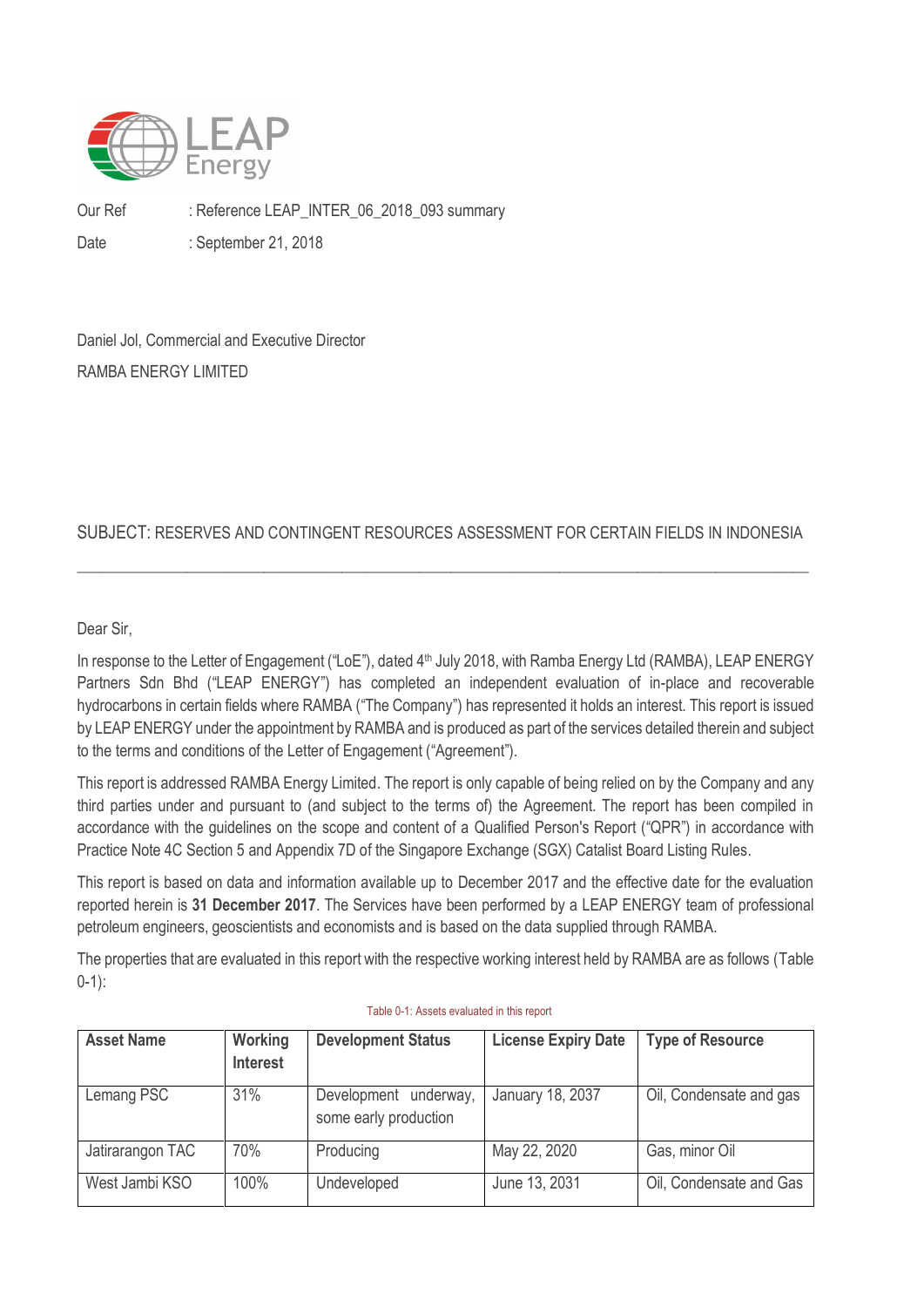All Reserves and Resources definitions and estimates contained in this report are based on the 2007/2011 SPE/AAPG/WPC/SPEE Petroleum Resource Management System ("PRMS"). Our approach has been to review the RAMBA technical interpretation of their base case geoscience and engineering data for the field for reasonableness and to review the ranges of uncertainty to generate a 1P, 2P and 3 estimate of the recoverable resources ("Reserves") and an estimate of the 1C, 2C, 3C Contingent Resources ("Contingent Resources").

#### **ECONOMIC SCREENING**

Screening of Operator's economic inputs and assumptions to confirm reasonableness has been performed on resources included in Reserves category only. Contingent resources have not been subjected to economic scrutiny and hence there is no certainty about the economic viability of recovering any contingent resources in any of the fields.

### **QUALIFICATIONS**

LEAP ENERGY is an independent consultancy specialising in petroleum reservoir assessment and asset evaluation. LEAP ENERGY is independent of Ramba Limited and is remunerated by way of a fee that is neither linked to the value of RAMBA. Neither LEAP ENERGY nor any of its directors, staff or sub-consultants who contributed to the report has any interest in the Company, its subsidiaries, or any of its assets or securities (including the common shares).

Mr Laurent Alessio, Managing Director and Mr Chris Connell, Director and Head of Advisory Services for LEAP ENERGY, have reviewed the results of the evaluation and approved the report. Mr Alessio has over 22 years of experience in upstream oil and gas whereas Mr Connell has over 30 years' experience in upstream oil and gas. Both are long standing members of the Society of Petroleum Engineers. Other LEAP ENERGY employees involved in this work hold at least a Master's degree in geology, geophysics, petroleum engineering or a related subject or have at least five years of relevant experience in the practice of geology, geophysics or petroleum engineering. This QPR was not the product of a sole practitioner.

#### **BASIS OF OPINION**

The results presented herein reflect our informed judgement based on accepted standards of professional investigation, but is subject to generally recognized uncertainties associated with the interpretation of petrophysical, geological, geophysical and engineering data. The services have been conducted within our understanding of petroleum legislation, taxation and other regulations that currently apply to these interests. However, LEAP ENERGY is not in a position to attest to the property title, financial interest relationships or encumbrances related to the properties. No site visit was performed to the asset location. Only a high-level validation of costing assumptions (based on analogues and industry standard data) was done and no detailed assessment of equipment required for the exploitation of any of the fields was made.

Our estimates of Reserves and Resources are based on the data set available to LEAP ENERGY, and provided by The Companies. We have accepted, without independent verification, the accuracy and completeness of these data.

The report represents LEAP ENERGY's professional judgement and should not be considered a guarantee or prediction of results. It should be understood that any evaluation, particularly one involving exploration and future petroleum developments, may be subject to significant variations over short periods of time as new information becomes available. LEAP ENERGY cannot and does not guarantee the accuracy or correctness of any interpretation made by it of any of the data, documentation and information provided by the Companies or others in accordance with the Agreement. LEAP ENERGY does not warrant or guarantee, through the Services, this report or otherwise, any geological or commercial outcome.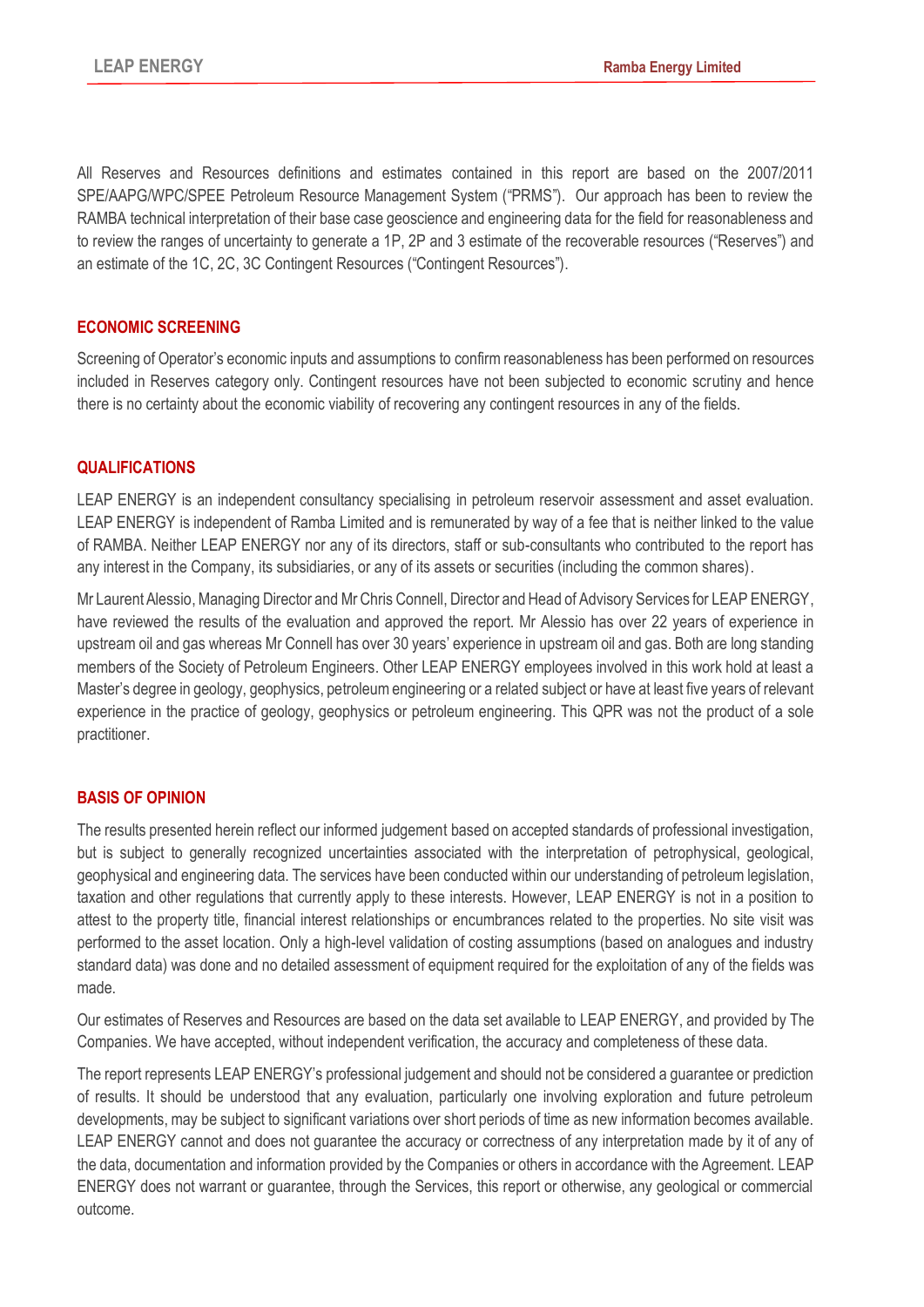In preparing the Report LEAP ENERGY has used reasonable skill and reasonable care to be expected of a consultant carrying out services of the type set out in the Letter of Engagement. LEAP ENERGY is responsible for this report and declares that it has taken all reasonable care to ensure that the information contained in the QPR is, to the best of its knowledge, in accordance with the facts and contains no omission likely to affect its import.

### **CONSENT FOR USE AND DISTRIBUTION**

LEAP ENERGY hereby consents to the publication and use of: (i) the QPR; and (ii) its name, by the Companies, in both electronic and paper form, including the Companies' website, in the form and context in which it appears. As at the date of this letter, LEAP ENERGY has not withdrawn this consent.

This report relates specifically and solely to the subject assets and is conditional upon various assumptions that are described herein. The report, of which this letter forms part, must therefore be read in its entirety. This report may only be used in accordance with purpose stated in the Agreement, except with permission from LEAP ENERGY. The report must not be reproduced or redistributed, in whole or in part, to any other person than the addressees or published, in whole or in part, for any other purpose without the express written consent of LEAP ENERGY. The reproduction or publication of any excerpts is not permitted without the express written permission of LEAP ENERGY

Yours Faithfully,

<u>J</u>

Arnout Everts Technical Director and Managing Partner Certified European Geologist (Title No. 1435, awarded by the European Federation of Geologists)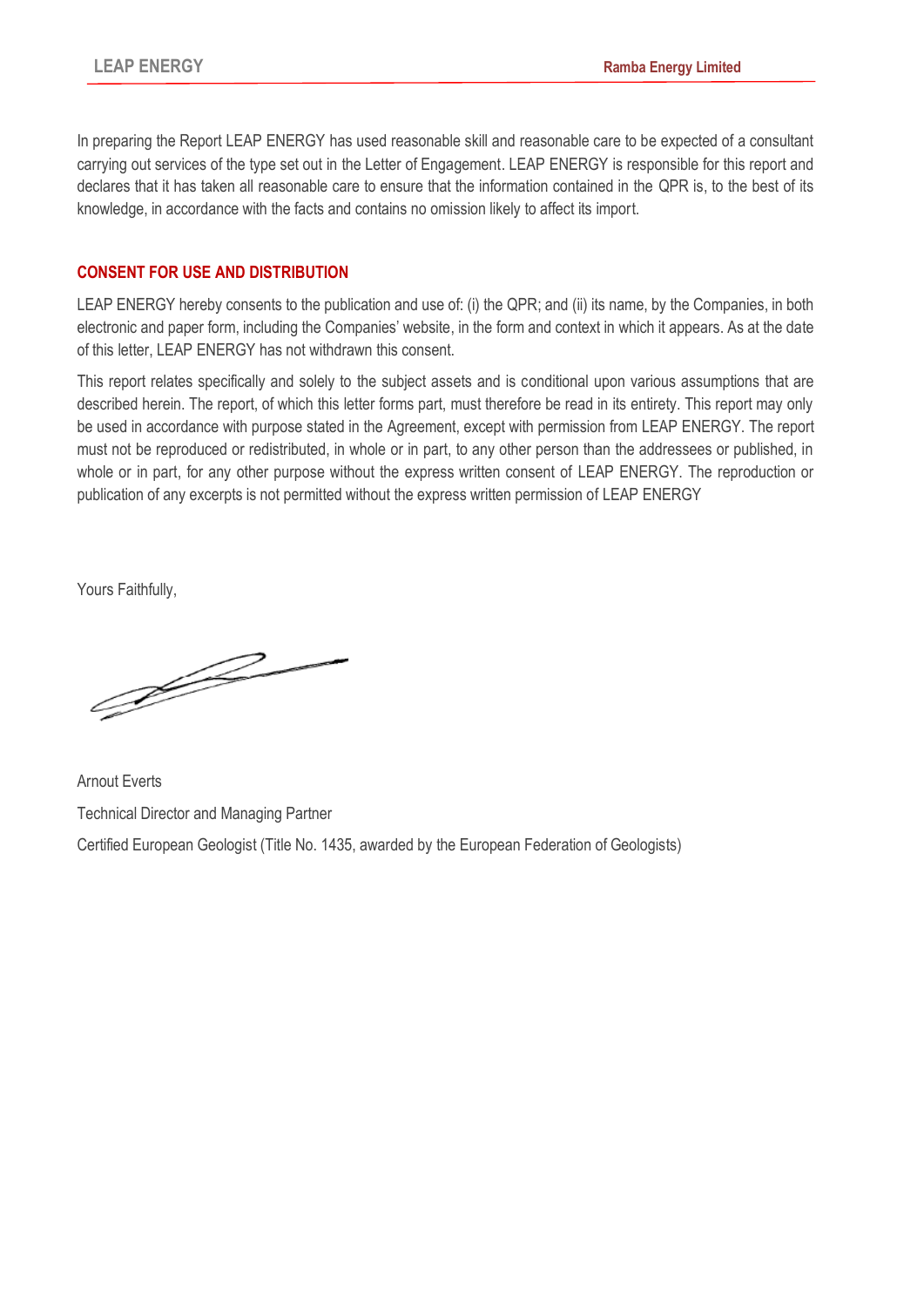

#### COMPETENT PERSON REPORT

Prepared for:

#### **RAMBA ENERGY LIMITED**

21 September 2018

This report relates specifically and solely to the subject asset and is conditional upon various assumptions that are described herein. This report must, therefore, be read in its entirety. Our estimates of potential reserves, resources, unrisked and risked values are based on data provided by the Companies. We have accepted, without independent verification, the accuracy and completeness of these data. All interpretations and conclusions presented herein are opinions based on inferences from geological, geophysical, engineering or other data. The report represents LEAP ENERGY's professional judgement and should not be considered a guarantee of results. Our liability is limited solely to The Companies as covered in the Letter of Engagement between The Companies and LEAP ENERGY.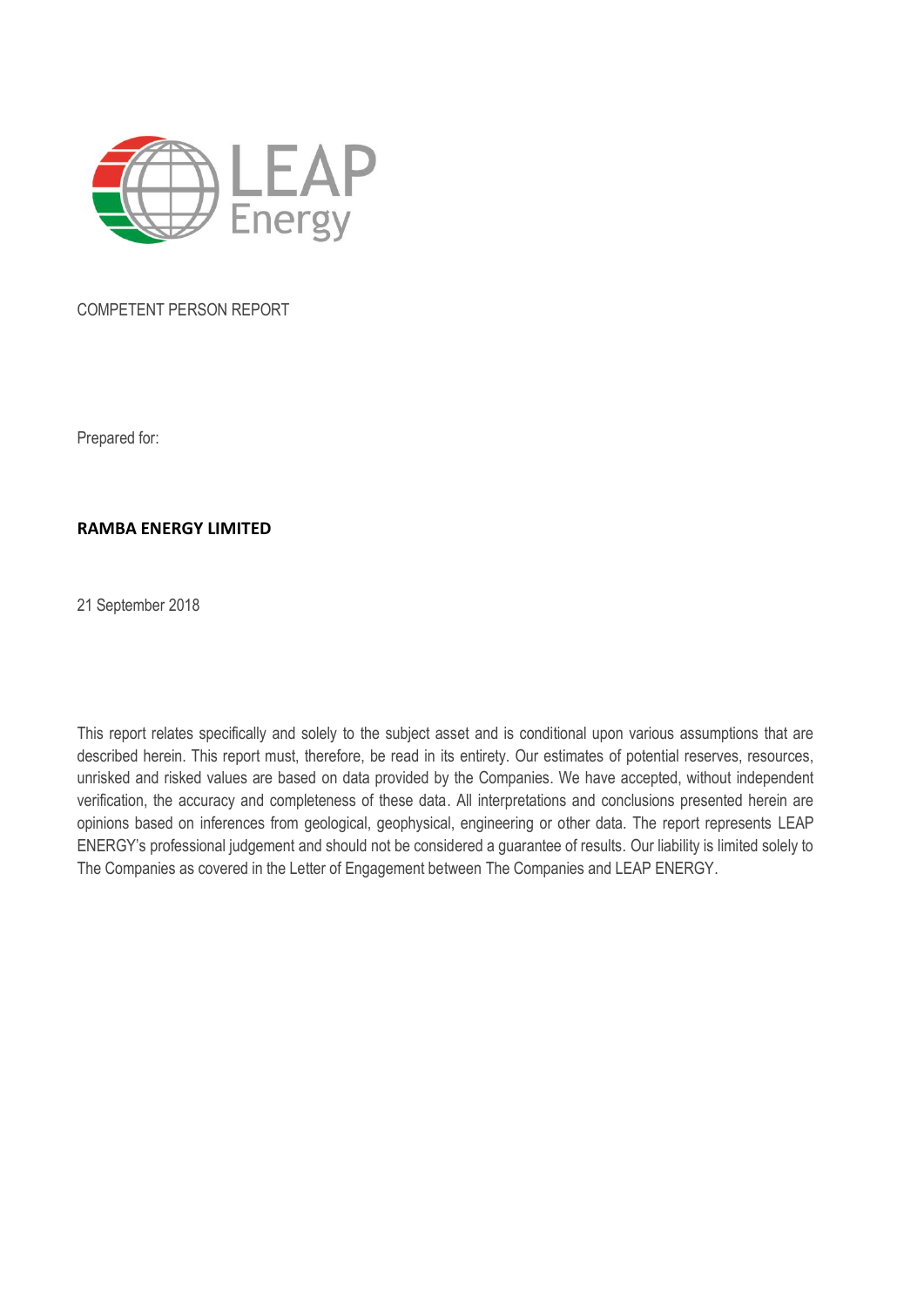## **Contents**

| 1              |  |
|----------------|--|
| 1.1            |  |
| 1.2            |  |
| 1.3            |  |
| 1.3.1          |  |
| 1.3.2          |  |
| 1.3.3          |  |
| 1.3.4          |  |
| 1.3.5          |  |
| 1.4            |  |
| 1.5            |  |
| 1.6            |  |
| 1.7            |  |
| 1.7.1          |  |
| 1.7.2          |  |
| 1.7.3          |  |
| 1.8            |  |
| $\overline{2}$ |  |

## <span id="page-5-0"></span>**INDEX OF FIGURES AND TABLES**

## **Index of Figures**

## **Index of Tables**

| Table 1-2: Tabulation of Hydrocarbons-Initially-In-Place across the portfolio of Indonesian assets evaluated herein, as |  |
|-------------------------------------------------------------------------------------------------------------------------|--|
|                                                                                                                         |  |
| Table 1-3: Tabulation of Reserves and Resources across the portfolio of Indonesian assets evaluated herein, as of       |  |
|                                                                                                                         |  |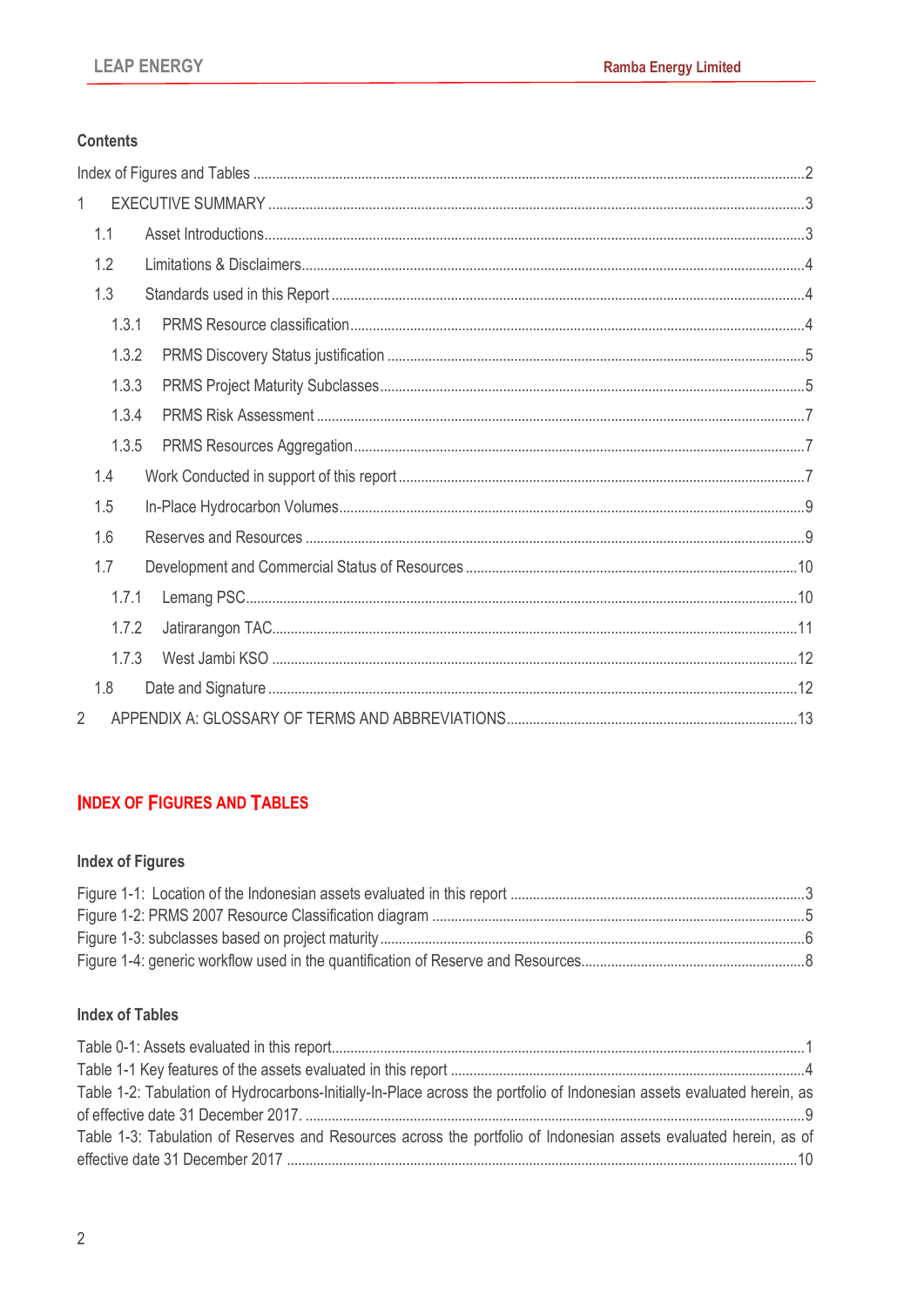# <span id="page-6-0"></span>**1 EXECUTIVE SUMMARY**

## <span id="page-6-1"></span>**1.1 ASSET INTRODUCTIONS**

This report details the evaluation of petroleum resources in certain Indonesian assets in which Ramba Energy Ltd (RAMBA) represents it holds an interest. The three assets that are evaluated herein are:

- Lemang Production Sharing Contract (PSC). This acreage located in the northern most part of the hydrocarbonrich South Sumatra basin was awarded the working contract area on 18 January 2007. Following acquisition and interpretation of seismic data, completion of civil works to access the area and exploration/appraisal drilling in 2012 to 2014, a Plan of Development (PoD) was approved in August 2015. Execution of the PoD commenced in 2017 and oil production from the field has started. Operator intents to also develop the gas resources of Lemang but some of the required commercial arrangements for gas development are still pending.
- Jatirarangon Technical Assistance Contract (TAC). This acreage is located in Cikarang, West Java, approximately 20 kilometers from the Indonesian capital of Jakarta. RAMBA is currently producing gas with minor amounts of oil and condensate from the field. The TAC expires in 2020.
- West Jambi (KSO). This acreage is located in the northern part of South Sumatra basin. In June 2011, Ramba Energy executed a KSO (Joint Operation) agreement with Pertamina, giving the company the rights to explore and exploit the asset for 20 years as the asset Operator. There is no current production from the block and some of the firm work commitments still need to be fulfilled before a PoD can be crafted.



<span id="page-6-2"></span>Figure 1-1: Location of the Indonesian assets evaluated in this report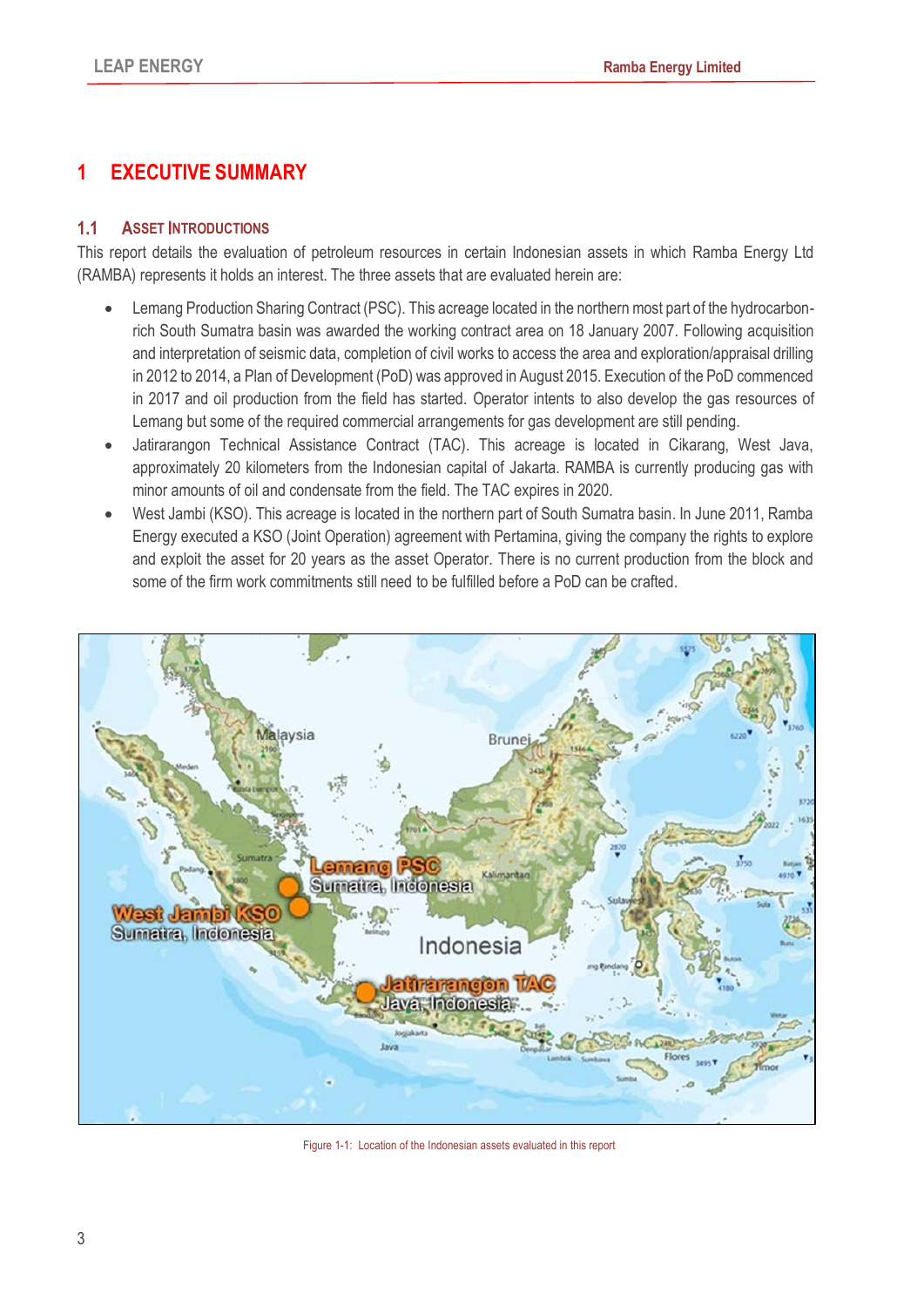A summary of working interest, development status and other key aspects of each of these three assets is listed in [Table](#page-7-3)  [1-1.](#page-7-3)

<span id="page-7-3"></span>

| <b>Asset Name</b> | Working<br><b>Interest</b> | <b>Development Status</b>                      | <b>License Expiry Date</b> | <b>Type of Resource</b>                                                |
|-------------------|----------------------------|------------------------------------------------|----------------------------|------------------------------------------------------------------------|
| Lemang PSC        | 31%                        | Development underway,<br>some early production | January 18, 2037           | Oil, Condensate and gas<br>Reserves and<br><b>Contingent Resources</b> |
| Jatirarangon TAC  | 70%                        | Producing                                      | May 22, 2020               | Gas, minor Oil<br>Reserves and<br><b>Contingent Resources</b>          |
| West Jambi KSO    | 100%                       | Undeveloped                                    | June 13, 2031              | Oil, Condensate and Gas<br><b>Contingent Resources</b><br>only         |

|  | Table 1-1 Key features of the assets evaluated in this report |  |  |  |  |
|--|---------------------------------------------------------------|--|--|--|--|
|--|---------------------------------------------------------------|--|--|--|--|

#### <span id="page-7-0"></span>**1.2 LIMITATIONS & DISCLAIMERS**

The evaluation presented in this Qualified Person's Report ("QPR") has been conducted within our understanding of the regional petroleum legislation, taxation and other regulations that currently apply to these interests. LEAP ENERGY is not in a position to attest to the property title, financial interest relationships or encumbrances related to the property. Our estimates of potential resources and risks are based on the data set available to LEAP ENERGY as provided by Ramba Energy. We have accepted, without independent verification, the accuracy and completeness of these data.

#### <span id="page-7-1"></span>**1.3 STANDARDS USED IN THIS REPORT**

Volumes and risk factors in this report are presented in accordance with the 2007 SPE/WPC/AAPG/SPEE Petroleum Resource Management System ("PRMS") and the 2011 SPE/WPC/AAPG/SPEE Guidelines for the Application of PRMS. Below we provide a summary of the relevant definitions and references that are in consideration for the resource classification definition.

#### <span id="page-7-2"></span>1.3.1 PRMS Resource classification

The SPE 2007 PRMS document provides the following risk and uncertainty based assessment.

#### **Vertical axis: resource type classification**

The Risk is represented on the vertical axis, and is the basis for the classification in Discovered Reserves, Discovered Contingent Resources and Undiscovered Resources.

The main difference between Contingent Resources and Reserves is whether commercial viability has been established with sufficient definition and is combined with an intent to develop the resources. For resources to be classified as reserves, a project to develop them must be sufficiently defined, its viability established technically and commercially, and there must be an intent and commitment to go ahead within a reasonable timeframe.

Undiscovered identified resources are classified as Prospective (see the next section for the definition of Discovery status).

Note that further sub-classifications are made within these three main groups, to capture project economic, technical and technological maturity.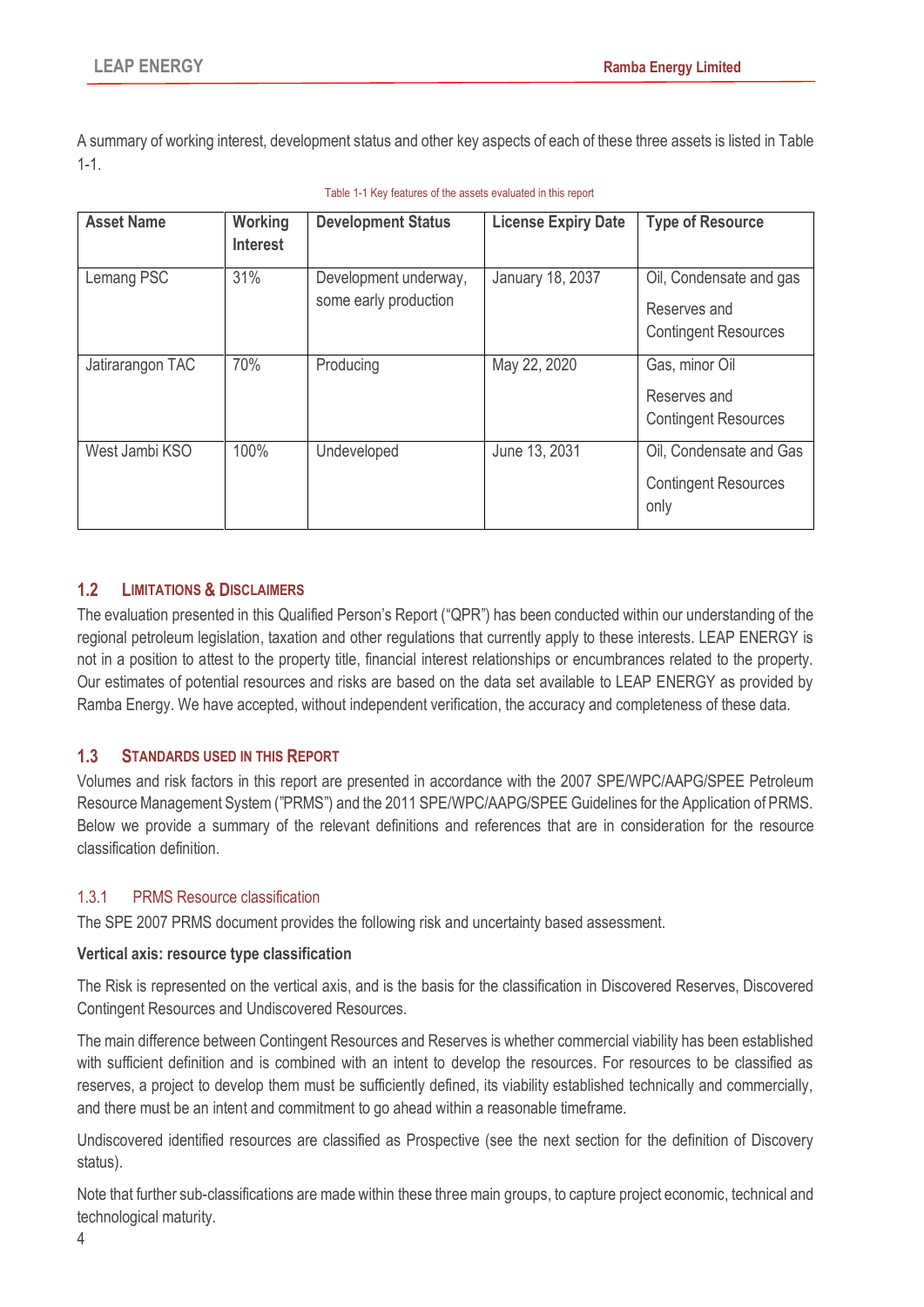#### **Horizontal axis: uncertainty based classification**

Within each of these three main groups (Reserves, Contingent and Prospective Resources), the level of uncertainty is captured by the respective 1P/2P/3P, 1C/2C/3C and Low/Mid/High estimates. The PRMS classification recommends a mapping to be made between the probabilistic assessment P90/P50/P10 and the 1/2/3 and Low/Mid/High categories.



Figure 1-2: PRMS 2007 Resource Classification diagram

## <span id="page-8-2"></span><span id="page-8-0"></span>1.3.2 PRMS Discovery Status justification

According to the PRMS 2007 document, the following defines the requirement for volumes to be 'discovered'":

A discovery is one petroleum accumulation, or several petroleum accumulations collectively, for which one or several exploratory wells have established through testing, sampling, and/or logging the existence of a significant quantity of potentially moveable hydrocarbons. In this context, "significant" implies that there is evidence of a sufficient quantity of petroleum to justify estimating the in-place volume demonstrated by the well(s) and for evaluating the potential for economic recovery. Estimated recoverable quantities within such a discovered (known) accumulation(s) shall initially be classified as Contingent Resources pending definition of projects with sufficient chance of commercial development to reclassify all, or a portion, as Reserves. Where in-place hydrocarbons are identified but are not considered currently recoverable, such quantities may be classified as Discovered Unrecoverable, if considered appropriate for resource management purposes; a portion of these quantities may become recoverable resources in the future as commercial circumstances change or technological developments occur.

#### <span id="page-8-1"></span>1.3.3 PRMS Project Maturity Subclasses

As detailed in PRMS 2007 and the PRMS application guidelines of 2011, development projects (and their associated recoverable quantities) may be sub-classified according to project maturity levels and the associated actions (business decisions) required to move a project toward commercial production.

For Reserves, the project maturity sub-classes include the following: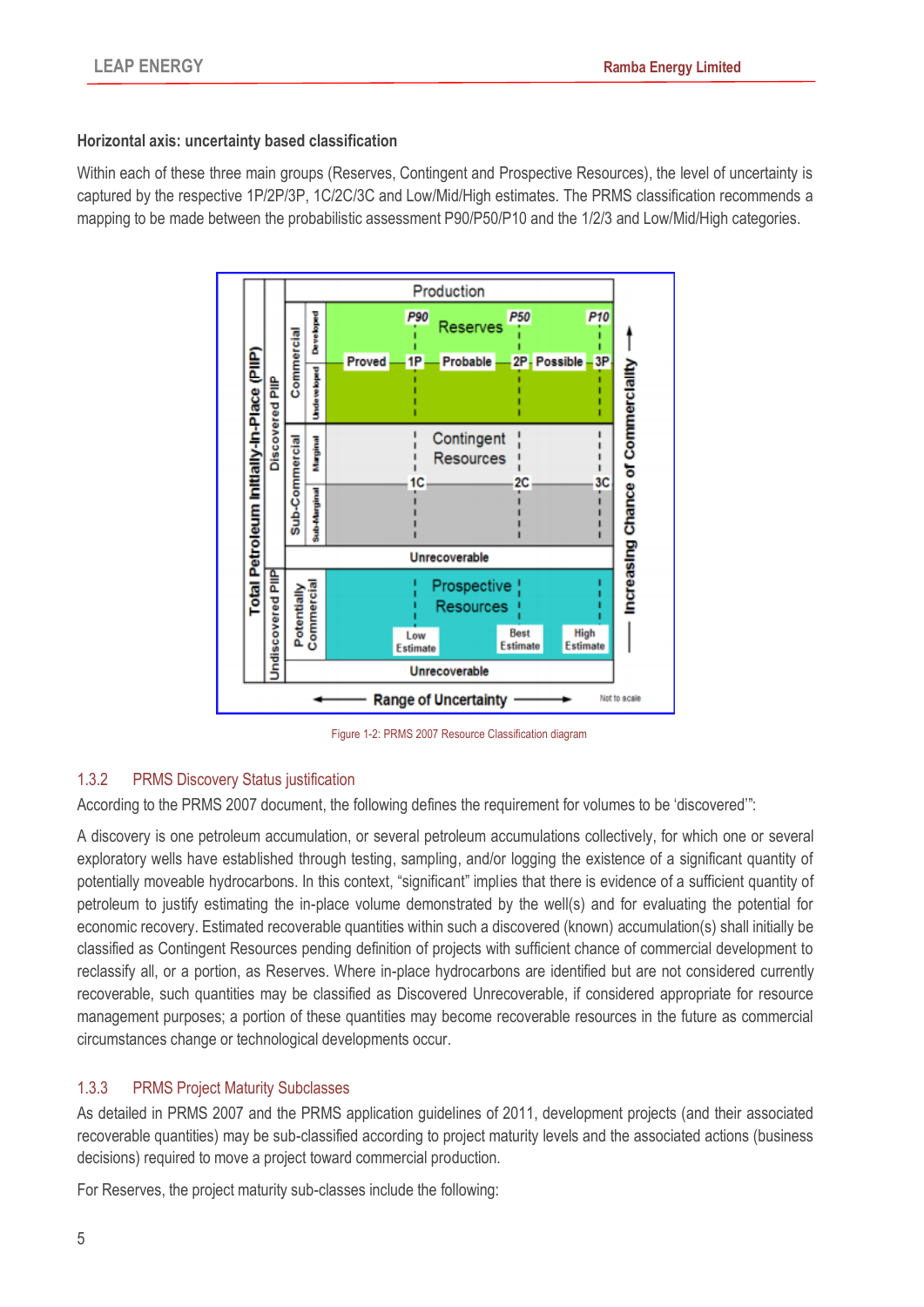- 1. Reserves (On Production)
- 2. Reserves (Approved for Development)
- 3. Reserves (Justified for Development)

Whilst the "On Production" subclass is self-evident, the difference between "Approved for Development" and "Justified for Development" is more subtle. Projects "Approved for Development" have all required approvals and contracts in place. For a project to classify as "Justified for Development", there must be a firm agreement by all parties and stakeholders that the project is commercially viable and to be executed (i.e., there is a firm "intent") whilst some of the specific contracts and approvals are still being secured. Therefore, projects normally would not be expected to be classified as "Justified for Development" for very long. In PRMS, the recommended benchmark is that development would be expected to be initiated within 5 years of assignment to this subclass.



Figure 1-3: subclasses based on project maturity

<span id="page-9-0"></span>Discovered sub-commercial projects are classified as Contingent Resources. For contingent resources, the subclasses include the following:

- 1. Contingent Resources (Development Pending);
- 2. Contingent Resources (Development Unclarified or on Hold);
- 3. Contingent Resources (Development not Viable).

The PRMS defines a project as Sub-Commercial if the degree of commitment is such that the accumulation is not expected to be developed and placed on production within a reasonable time frame. While 5 years is recommended as a benchmark, a longer time frame could be applied where, for example, development of economic projects are deferred at the option of the producer for, among other things, market-related reasons, or to meet contractual or strategic objectives.

PRMS divides projects currently classified as Contingent Resources into two groups, based on assumptions regarding future conditions and their impact on ultimate economic viability. These two groups are Marginal Contingent Resources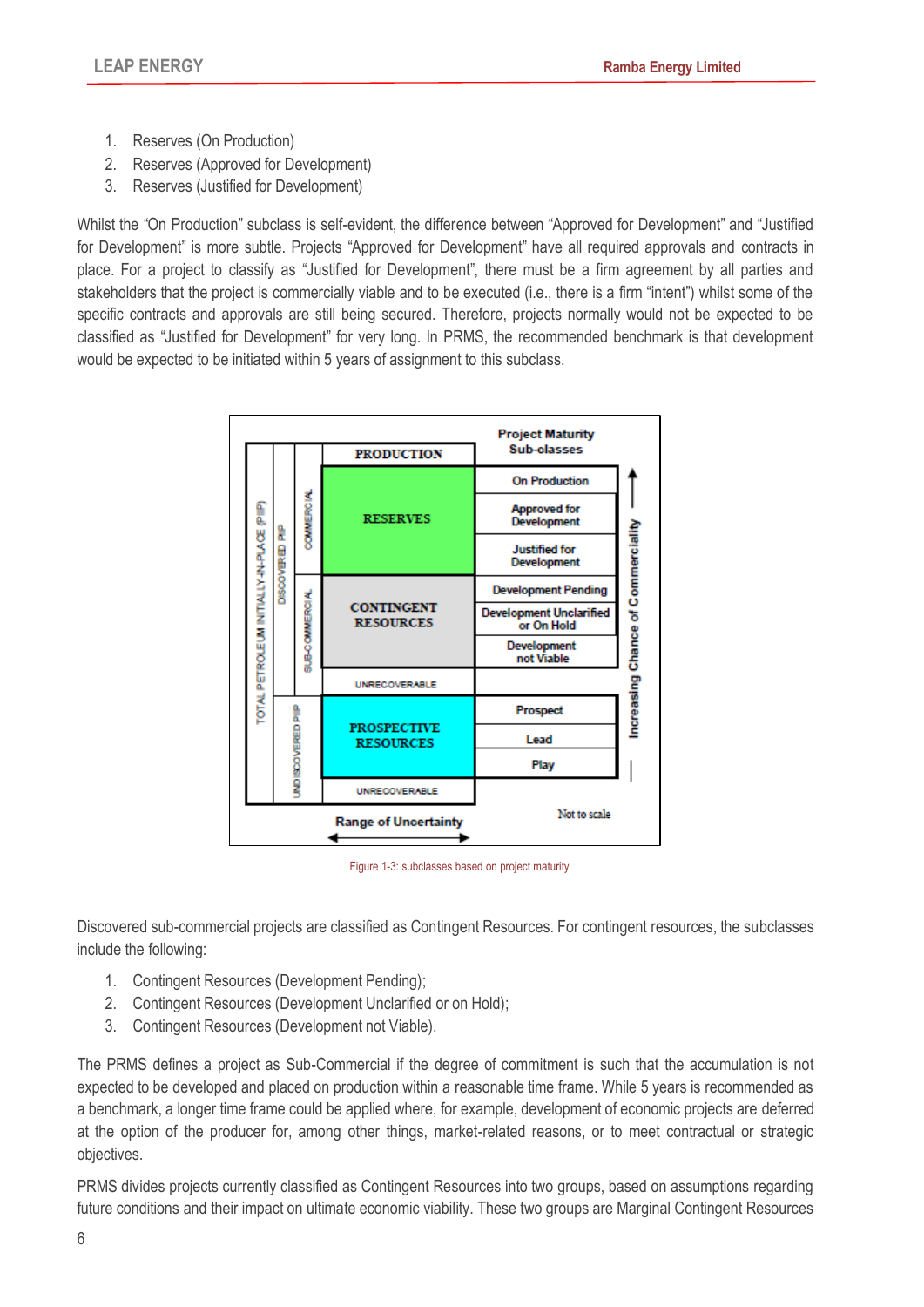and Sub-Marginal Contingent Resources. Marginal Contingent Resources are known (discovered) accumulations for which a development project has been evaluated as economic or reasonably expected to become economic but commitment is withheld because of one or more contingencies. Sub-Marginal Contingent Resources on the other hand, are known (discovered) accumulations for which a development project has been evaluated to not meet economic criteria, even considering reasonably expected improvements in conditions.

#### <span id="page-10-0"></span>1.3.4 PRMS Risk Assessment

Both Contingent Resources and Prospective Resources are subject to risk. Prospective Resources are undiscovered and the probability of success is referred to in PRMS as the Chance of Discovery (CoD). Contingent Resources are by definition discovered but are subject to a Chance of Development (also CoD). Assigning a CoD is not required formally as part of external reporting, as stated in the 2011 Guidelines for the application of PRMS:" If Contingent Resources are reported externally, the commercial risk can be communicated to users (e.g., investors) by various means, including: (1) describing the specific contingencies associated with individual projects; (2) reporting a quantitative chance of commerciality for each project; and/or (3) assigning each project to one of the Project Maturity subclasses"(p16).

In the case of Contingent Resources, at present there is no accepted industry approach to estimating Chance of Development. In this report, we therefore choose to report Contingent Resources on an 'unrisked' basis.

When dealing with prospective resources i.e., undrilled prospects, there is a more accepted industry approach to risk assessment for Prospective Resources. It is standard practice to assign a Probability of Success (PoS) which represents the likelihood of source rock, charge, reservoir, trap and seal combining to result in a present-day hydrocarbon accumulation. LEAP ENERGY assesses risk by considering both a play risk and a prospect risk. The chance of success for the play and prospect are multiplied together to give a Probability of Success (PoS). We consider three factors when assessing play risk: source, reservoir, seal and we consider four factors when assessing prospect risk: trap, seal, reservoir and charge. The result is the chance or Probability of discovering hydrocarbon volumes within the range defined. It is not an estimation of commercial chance of success.

#### <span id="page-10-1"></span>1.3.5 PRMS Resources Aggregation

In case of multiple hydrocarbon pools being under consideration, it is common for operators to develop a resource summary for the aggregated portfolio of discovered and undiscovered reserves and resources, into different categories (1P, 2P, 3P, 1C, 2C, 3C). Given the corresponding confidence factor associated with these resources (1P and 1C = 90%, 2P and 2C = 50%, 3P and 3C = 10%), it is only statistically correct to probabilistically aggregate those, and not arithmetically add the reserves and resources within their corresponding categories. Probabilistic addition can be adequately performed with a sampling method such as Monte Carlo simulation, or other similar methodologies.

PRMS however recommends that for reporting purposes, assessment results should not incorporate statistical aggregation beyond the field, property or project level. It also recognizes that the arithmetic sum of 1P Reserves or 1C Resources will be pessimistic and not representative of the true aggregated P90 Reserves or Resources. Similarly the arithmetic sum of 3P Reserves or 3C Resources will be optimistic and not representative of the true aggregated P10 Reserves or Resources.

## <span id="page-10-2"></span>**1.4 WORK CONDUCTED IN SUPPORT OF THIS REPORT**

LEAP Energy conducted a SPE-PRMS compliant Reserves and Resource evaluation to SPE-PRMS of the assets listed in Table 1-1. The reference date for the Reserves and Contingent Resources reported herein is **31 December 2017**.

Our evaluation made use of data, interpretations and models generated by the asset Operator(s) and provided to us by Ramba. We have accepted, without independent verification, the accuracy and completeness of the data. No site visit was made. However, interpretations of - and interpretative models based on - the said data were checked for technical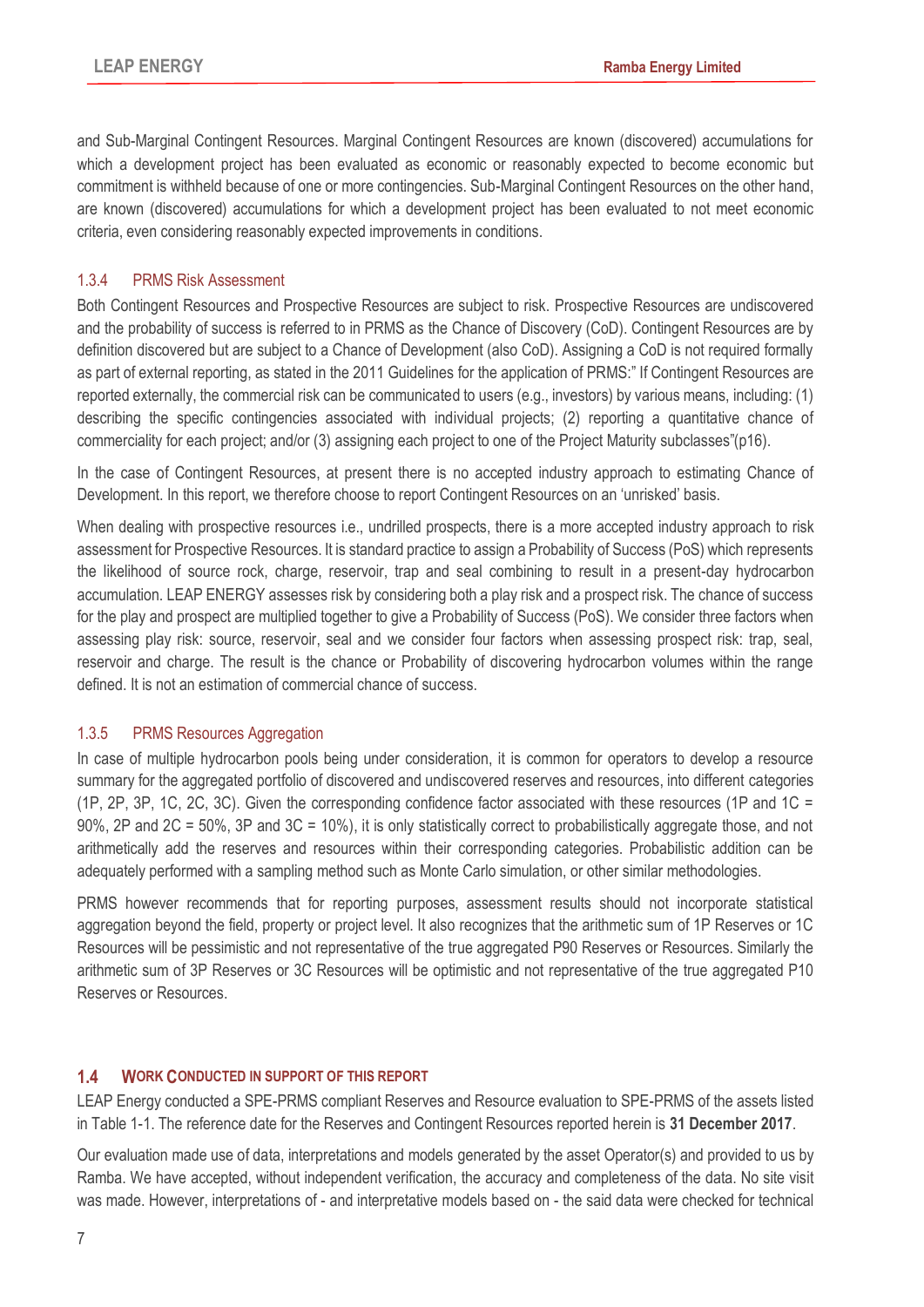reasonableness and alignment to industry standard practices. In specific instances where deemed required or appropriate, Operator's interpretations or models were complemented or replaced by interpretations made by LEAP. Specific aspects of our subsurface interpretations review include geophysics, petrophysics, reservoir geology and petroleum engineering discipline reviews. In relation to resources to be classified in Reserves category, Operators economic and cost assumptions were screened for reasonableness and also other applicable factors such as status of regulatory approvals, commitment of funding etc. were verified.

A generic illustration of the workflow followed in our quantification of Reserve and Resources of each asset is shown in [Figure 1-4.](#page-11-0) First, available static reservoir data and interpretations are scrutinized and then integrated into a 3D reservoir framework model within which reservoir properties are mapped, fluid contacts assigned and from which in-place hydrocarbon volumes (Oil Initially In-Place or STOIIP, and Gas Initially In-Place or GIIP) are estimated. STOIIP and GIIP are subsequently combined with estimates of the technically anticipated Recovery Factor (RF) that take into account subsurface reservoir conditions and applied or proposed development concept. Application of this workflow yields a range in estimates (Low, Mid, High) of the potentially recoverable hydrocarbon resources in the field (herein referred to as *Technical* EUR or T-EUR).

Then, forecasts of production profiles are made considering historic production in the field, and/or relevant analogue data or insights. This is done using industry accepted techniques such as Decline Curve Analysis (DCA). Where applicable, other techniques such as Material Balance modeling may also be used. Pending favorable review of economic and commercial considerations, production forecasts for existing development (wells and facilities) in the field comprise the developed Reserve whilst forecasts for firmly committed future development activities comprise the undeveloped Reserve. A consistency check is then made to ensure that the sum of historical production (Np) + forecasted Reserve (developed + undeveloped) is always less or equal than the potentially recoverable hydrocarbon resources in the field (the T-EUR) for the relevant estimation subclass (Low, Mid, High). Any potential hydrocarbon resource in excess of the *Np plus Reserve* can then be considered for inclusion into Contingent Resource category.



<span id="page-11-0"></span>Figure 1-4: generic workflow used in the quantification of Reserve and Resources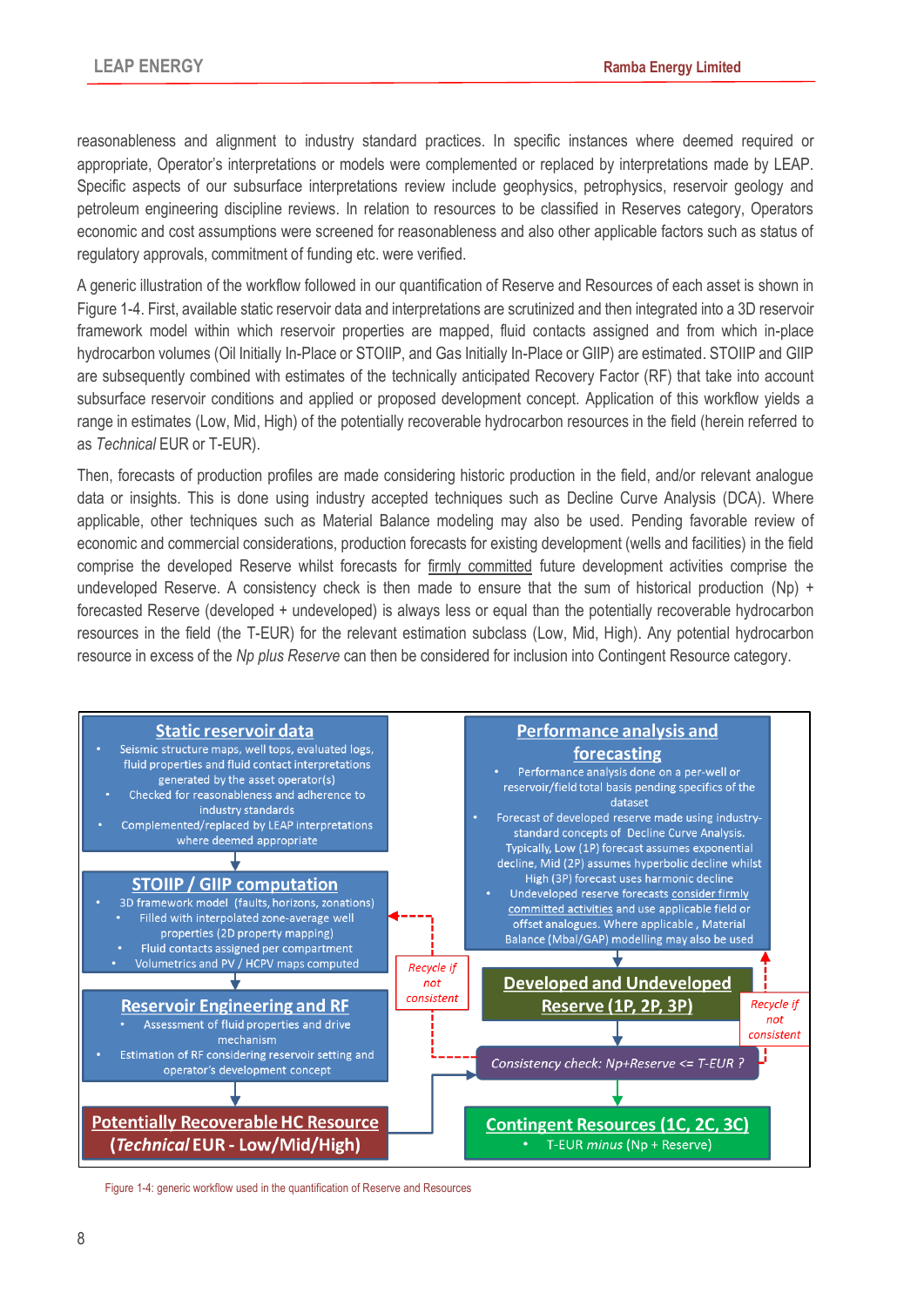### <span id="page-12-0"></span>**1.5 IN-PLACE HYDROCARBON VOLUMES**

A summary of our assessment of Hydrocarbons Initially In Place (STOIIP and GIIP) in the portfolio of Indonesian licenses and assets where RAMBA represented it owns an interest, is provided in [Table 1-2.](#page-12-2) Effective date of our assessment is 31.12.2017.

Under Hydrocarbon Volumes "Net attributable to Issuer", we tabulate the Working Interest fraction of the STOIIP and GIIP reflective of the specific working interest in each of the blocks and assets. Note that Working Interest STOIIP and GIIP should NOT be construed to be equal to or represent net entitlement to Reserves and Resources from interests owned by RAMBA.

Table 1-2: Tabulation of Hydrocarbons-Initially-In-Place across the portfolio of Indonesian assets evaluated herein, as of effective date 31 December 2017.

<span id="page-12-2"></span>

| Category | Gross Attributable to lattributable to<br>Licence (MMbbl/Bcf) | Net<br>Issuer $(1)$<br>MMbbl/Bcf | Risk<br>Factors<br>(2) | Remarks                                                             |
|----------|---------------------------------------------------------------|----------------------------------|------------------------|---------------------------------------------------------------------|
|          | <b>Hydrocarbons Initially In Place</b>                        |                                  |                        |                                                                     |
|          | Oil Initially In Place (STOIIP - MMbbl)                       |                                  |                        |                                                                     |
| Low      | 16.87                                                         | 11.22                            | N/A                    | Lemang PSC (oil in LTAF formation; 2018 drilling may prompt further |
| Mid      | 49.89                                                         | 38.22                            | N/A                    | revision up or down). Jatirarangon (oil in TAF and Batu Rajah       |
| High     | 93.99                                                         | 68.95                            | N/A                    | formation), West Jambi (oil in ABF formation)                       |
|          | Gas Initially In Place (GIIP - Bcf)                           |                                  |                        |                                                                     |
| Low      | 115.01                                                        | 73.96                            | N/A                    | Lemang PSC (Non-Associated Gas in UTAF formation), Jatirarangon     |
| Mid      | 168.28                                                        | 108.29                           | N/A                    | (NAG in Cisubuh, Parigi & Cibulakan formation), West Jambi (NAG in  |
| High     | 267.82                                                        | 145.85                           | N/A                    | Gumai & LTAF formation).                                            |

Specific notes pertaining to [Table 1-2](#page-12-2) are as follows:

- 1) Tabulated values are Working Interest STOIIP and GIIP volumes which do not necessarily equate to net entitlement under license contract terms
- 2) No risk factors have been applied to any of the discovered Hydrocarbon In Place volumes

Because PRMS Resource classification applies to recoverable resources only whilst above tabulation is hydrocarbon in place volumes, we use an uncertainty-based classification into "Low", "Mid" and "High" to reflect different degrees of confidence associated with each estimate.

## <span id="page-12-1"></span>**1.6 RESERVES AND RESOURCES**

A summary of Reserves and Resources evaluated by us in the portfolio of Indonesian licenses and assets RAMBA represented it owns an interest, is provided in [Table 1-3.](#page-13-2) As said, **effective date of our assessment is 31.12.2017**.

Under Reserves and Resources "Net attributable to Issuer", we tabulate Working Interest Reserves and Resources reflective of the specific working interest in each of the blocks and assets. Note that Working Interest Reserves and Resources should NOT be construed to be equal to or represent net entitlement Reserves and Resources from interests owned by RAMBA.

As per PRMS2007/2011, "P" denotes Reserves category which implies that commercial viability has been established with sufficient definition combined with a firmly demonstrated intent to develop the resources. Subclasses 1P, 2P and 3P denote Low (proved), Mid (proved + probable) and High (proved + probable + possible) estimates of hydrocarbon Reserve quantities. Note that 2P and 3P estimates have not been risk adjusted to make them comparable to 1P reserves.

"C" denotes Contingent resources as per PRMS2007/2011 which means that there are unresolved technical and/or commercial contingencies with regards to the said resources and there is no certainty in recovering any of those Contingent Resource quantities. 1C, 2C and 3C denote Low, Mid and High estimates of Contingent Resources.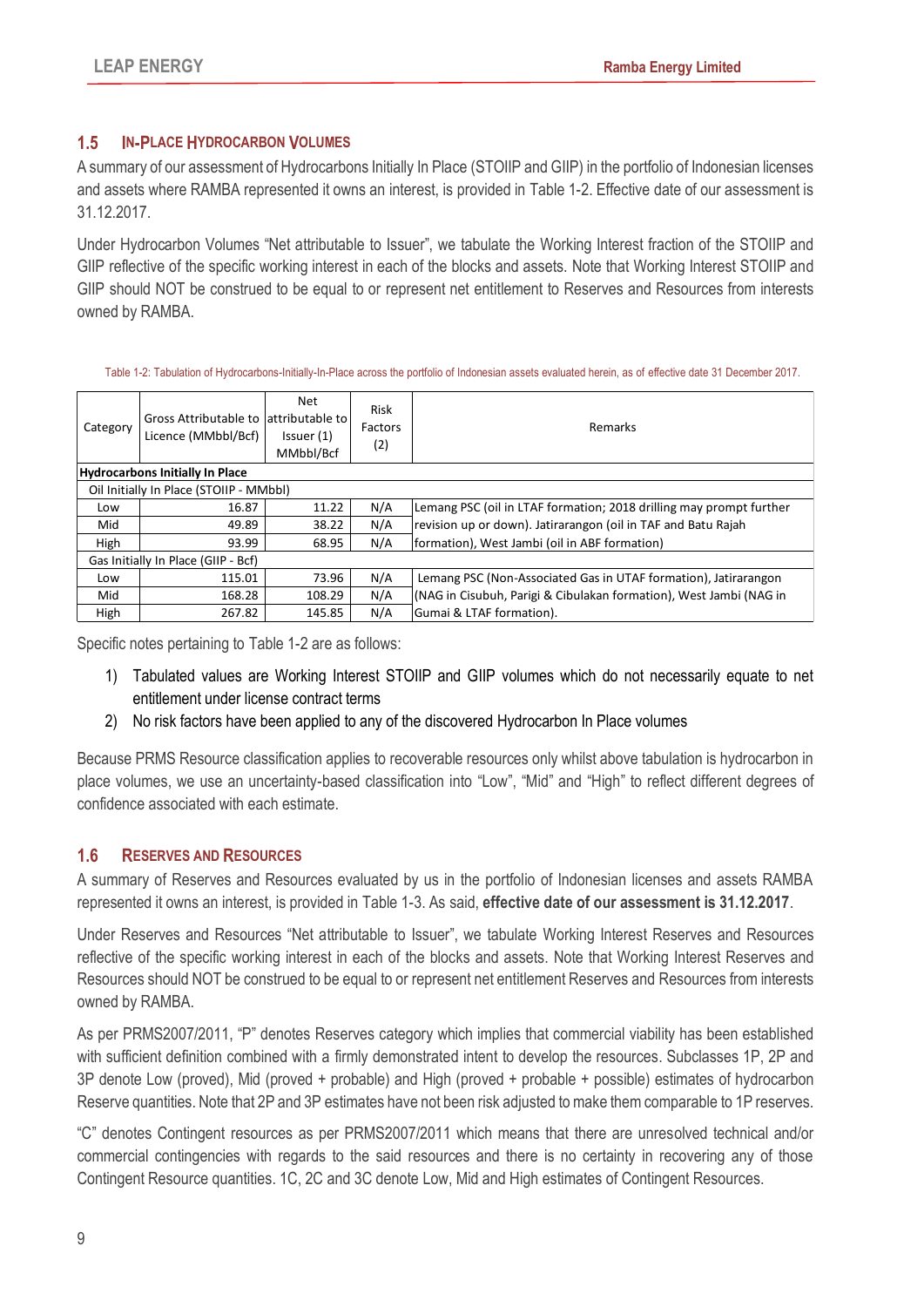<span id="page-13-2"></span>

| Category          | Gross Attributable to lattributable to<br>Licence (MMbbl/Bcf) | <b>Net</b><br>Issuer (1)<br>MMbbl/Bcf | <b>Risk</b><br>Factors<br>(2) | Remarks                                                                 |
|-------------------|---------------------------------------------------------------|---------------------------------------|-------------------------------|-------------------------------------------------------------------------|
| <b>Reserves</b>   |                                                               |                                       |                               |                                                                         |
|                   | Oil Reserves (MMbbl)                                          |                                       |                               |                                                                         |
| 1P                | 0.92                                                          | 0.28                                  | N/A                           | Lemang oil (LTAF formation; 2018 drilling may prompt further revision   |
| 2P                | 3.24                                                          | 1.01                                  | N/A                           | up or down). Jatirarangon oil (JRR-01D oil production reinstalled)      |
| 3P                | 5.21                                                          | 1.62                                  | N/A                           |                                                                         |
|                   | Natural Gas Reserves (Bcf)                                    |                                       |                               |                                                                         |
| 1P                | 0.63                                                          | 0.44                                  | N/A                           | Jatirarangon developed +undeveloped gas (uplifted to reflect            |
| 2P                | 1.55                                                          | 1.09                                  | N/A                           | committed WP&B)                                                         |
| 3P                | 2.70                                                          | 1.89                                  | N/A                           |                                                                         |
|                   | Natural Gas Liquid Reserves (MMbbl)                           |                                       |                               |                                                                         |
| 1P                |                                                               | ٠                                     | N/A                           |                                                                         |
| 2P                |                                                               | ۰                                     | N/A                           |                                                                         |
| 3P                |                                                               |                                       | N/A                           |                                                                         |
|                   | <b>Contingent Resources (CR)</b>                              |                                       |                               |                                                                         |
| Oil (MMbbl)       |                                                               |                                       |                               |                                                                         |
| 1 <sup>C</sup>    | 1.67                                                          | 1.00                                  | N/A                           | Lemang discovered oil resource potential beyond the approved PoD        |
| 2C                | 4.02                                                          | 3.52                                  | N/A                           | scope. W. Jambi discovered oil (revised to reflect new well results and |
| 3C                | 12.00                                                         | 9.69                                  | N/A                           | new mapping)                                                            |
| Natural Gas (Bcf) |                                                               |                                       |                               |                                                                         |
| 1 <sup>C</sup>    | 49.69                                                         | 29.53                                 | N/A                           | Lemang Gas resources awaiting commercialization. Jatirarangon gas       |
| 2C                | 84.92                                                         | 52.27                                 | N/A                           | resources beyond current production capacity. W. Jambi discovered gas   |
| 3C                | 149.34                                                        | 78.72                                 | N/A                           |                                                                         |
|                   | Natural Gas Liquid (MMbbl)                                    |                                       |                               |                                                                         |
| 1 <sup>C</sup>    | 0.47                                                          | 0.21                                  | N/A                           | Lemang Gas Liquid resources awaiting commercialization. W. Jambi        |
| 2C                | 0.83                                                          | 0.40                                  | N/A                           | discovered gas                                                          |
| 3C                | 2.07                                                          | 0.83                                  | N/A                           |                                                                         |

Table 1-3: Tabulation of Reserves and Resources across the portfolio of Indonesian assets evaluated herein, as of effective date 31 December 2017

Specific notes pertaining to are as follows:

- 1) Tabulated values are Working Interest Reserve and Resource which do not necessarily equate to net entitlement under license contract terms
- 2) No risk factors have been applied to any of the discovered Reserve and Resource estimates
- 3) 1P: Proved; 2P: Proved + Probable; 3P: Proved + Probable + Possible Reserves
- 4) 1C: Low Estimate; 2C: Best Estimate; 3C: High Estimate Contingent Resources
- 5) MMbbl: Millions of stock tank barrels
- 6) Bcf: Billions of standard cubic feet

#### <span id="page-13-1"></span><span id="page-13-0"></span>**1.7 DEVELOPMENT AND COMMERCIAL STATUS OF RESOURCES**

#### 1.7.1 Lemang PSC

The focus of ongoing and future hydrocarbon development activities in the Lemang PSC is the development of the Akatara field. Discovered hydrocarbons in Akatara are Non-Associated gas in the Upper Talang Akar Formation (UTAF) and Oil and Associated Gas in the Lower Talang Akar Formation (LTAF). The Akatara field is currently at the development stage for the oil on the basis of an approved Plan of Development (POD) and following an appraisal stage that included various PSC-committed exploration/appraisal activities which are all fulfilled. Approved development scope as per the POD includes drilling of ten (10) wells in addition to recompletion of the existing three (3) exploration/appraisal wells. At the time of writing this report, the Akatara field has two (2) active oil producers, one (1) active injector/water disposal well and three (3) idle wells awaiting recompletion as oil producers. Operator also has a firm intent to develop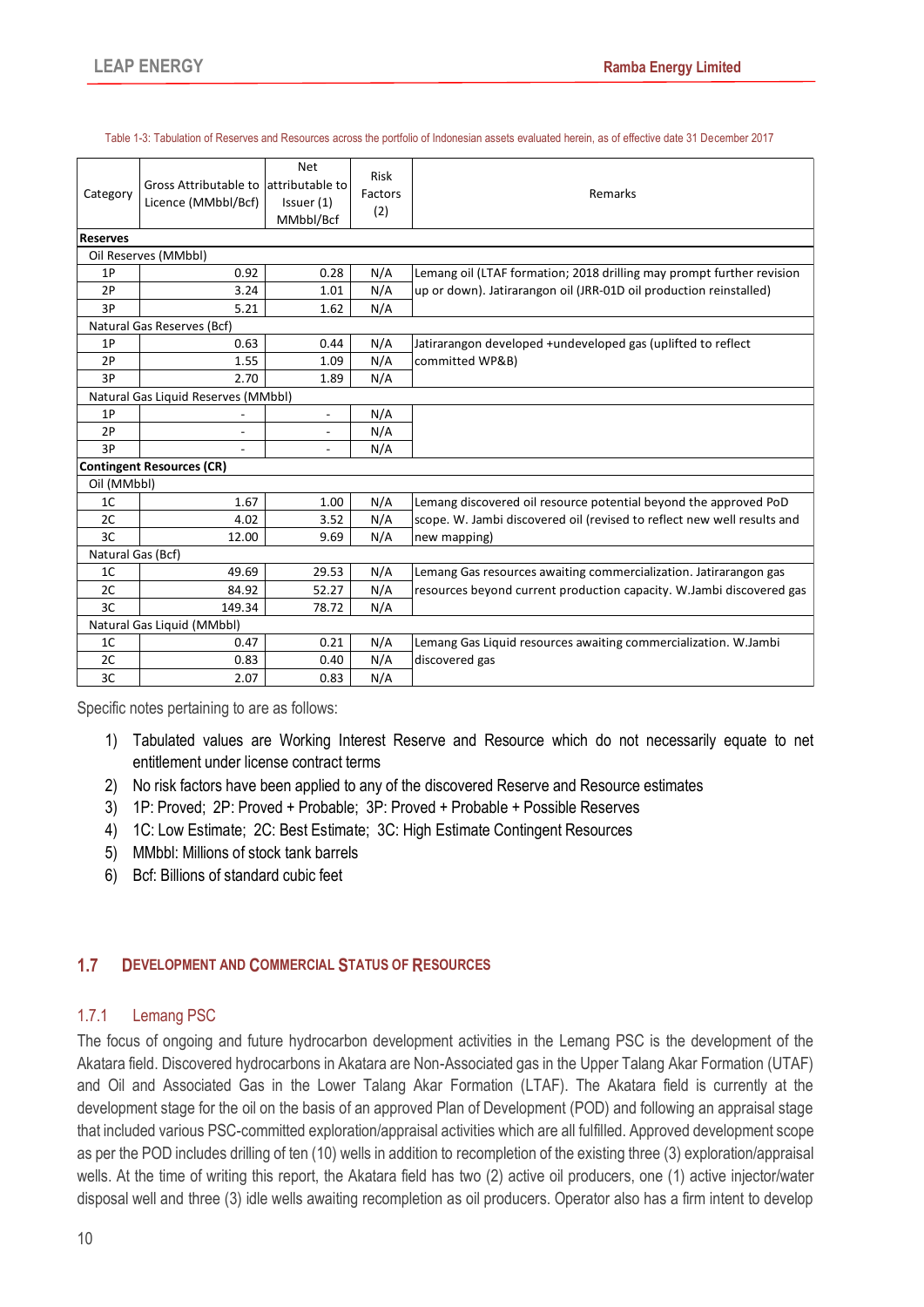the (associated and non-associated) gas resources in Akatara and there is one (1) idle well earmarked as a future gas producer. However, some of the commercial and regulatory contingencies required for Akatara gas commercialization are not yet resolved; for example there is no Gas Sales Agreement (GSA) in place and hence no certainty on date of commencement of gas export, offtake rate or gas price.

Our assessment of Akatara resources is based on inspection of geophysical, petrophysical, geological and petroleum engineering data following industry standards, to map in-place volumes of oil and gas. These estimates were then combined with estimates of recovery efficiency to yield a potentially recoverable resource base. Decline Curve Analysis (DCA) of historic well production combined with analogue evidence were then used to forecast production of oil and associated gas for the POD-committed oil development. Potential gas recovery profiles were generated using Material Balance modeling. Economic assumptions made by RAMBA in justification of the oil development project were inspected and found not unreasonable.

Based on the results of development drilling to date, the Akatara field appears to be geologically rather complex. Observed formation pressures and fluid distribution indicate a significant degree of compartmentalization in the oil reservoirs of Lower Talang Akar Formation (LTAF). On the other hand, the gas bearing sands of the B-member of Upper Talang Akar Formation (UTAF-B) appear in pressure communication across the field despite varying sand thickness and quality from well to well. The field is covered by good quality 3D-seismic data and operator appears to utilize state-ofthe-art seismic interpretation tools and techniques to aid mapping of sand distribution and optimizing placement of the wells. Given the ongoing development drilling in the field, insights into the hydrocarbon Resources base and anticipated Reserve profile in Akatara are likely to evolve further as time progresses and more well data becomes available.

Considering the technical project maturity and other considerations like regulatory approvals, committed funding and the like, we are satisfied that oil resources in Akatara related to the POD approved development plan meet the criteria for inclusion in Reserves category as per PRMS2007/2011. On the other hand, it is our view that gas resources in Akatara currently have the status of Contingent Resources. They can mature to Reserve category once a Heads of Agreement (HOA) with sufficiently defined Gas Sales Agreement (GSA) terms, is in place.

## <span id="page-14-0"></span>1.7.2 Jatirarangon TAC

Production of oil and gas from Jatirarangon field commenced in 2004. Gas is evacuated to the Petragas trunk line some 6.7km away from the field itself and sold to PGN at 6.75 USD/MMbtu. Gas production comes from sandstone reservoirs in Cisubuh Formation (CBS),Parigi Formation and Cibulakan Formation (CBA). In addition to the gas, minor quantities of oil are produced from sandstone reservoirs in Talang Akar Formation (TAF) and from a limestone reservoir in Batu Raja Formation. Based on historic production data provided by RAMBA, it appears that at end 2017 there were three (3) active gas producer wells in the field and one (1) well producing minor quantities of oil. The Jatirarangon Technical Assistance Contract (TAC) that provides the regulatory basis for hydrocarbon exploitation by RAMBA expires in late May 2020.

Our analysis of developed Reserves in Jatirarangon field is based on Decline Curve Analysis (DCA) of the field's historic production records. We noted that over and above the developed Reserve, RAMBA are bound to execute two (2) well service jobs to enhance gas production and execute three (3) well workovers to restore gas production in (near-) idle wells in Jatirarangon during the course of 2018. Using historic production data, we have estimated a range of production rate gains for these activities and included them as Undeveloped Reserve. No undeveloped oil Reserve was quantified. All Reserve forecasts are truncated at end of May 2020 when the license expires. RAMBA's economic assumptions pertaining to developed and undeveloped Reserve were reviewed and found not unreasonable.

Considering techno-commercial factors pertaining to Jatirarangon resources including regulatory requirements and approval status, committed funding, economic assumptions made by RAMBA etc etc. we are satisfied that the resources included in Developed and Undeveloped Reserves category in Jatirarangon meet the criteria for classifying them as Reserves as per PRMS 2007/2011.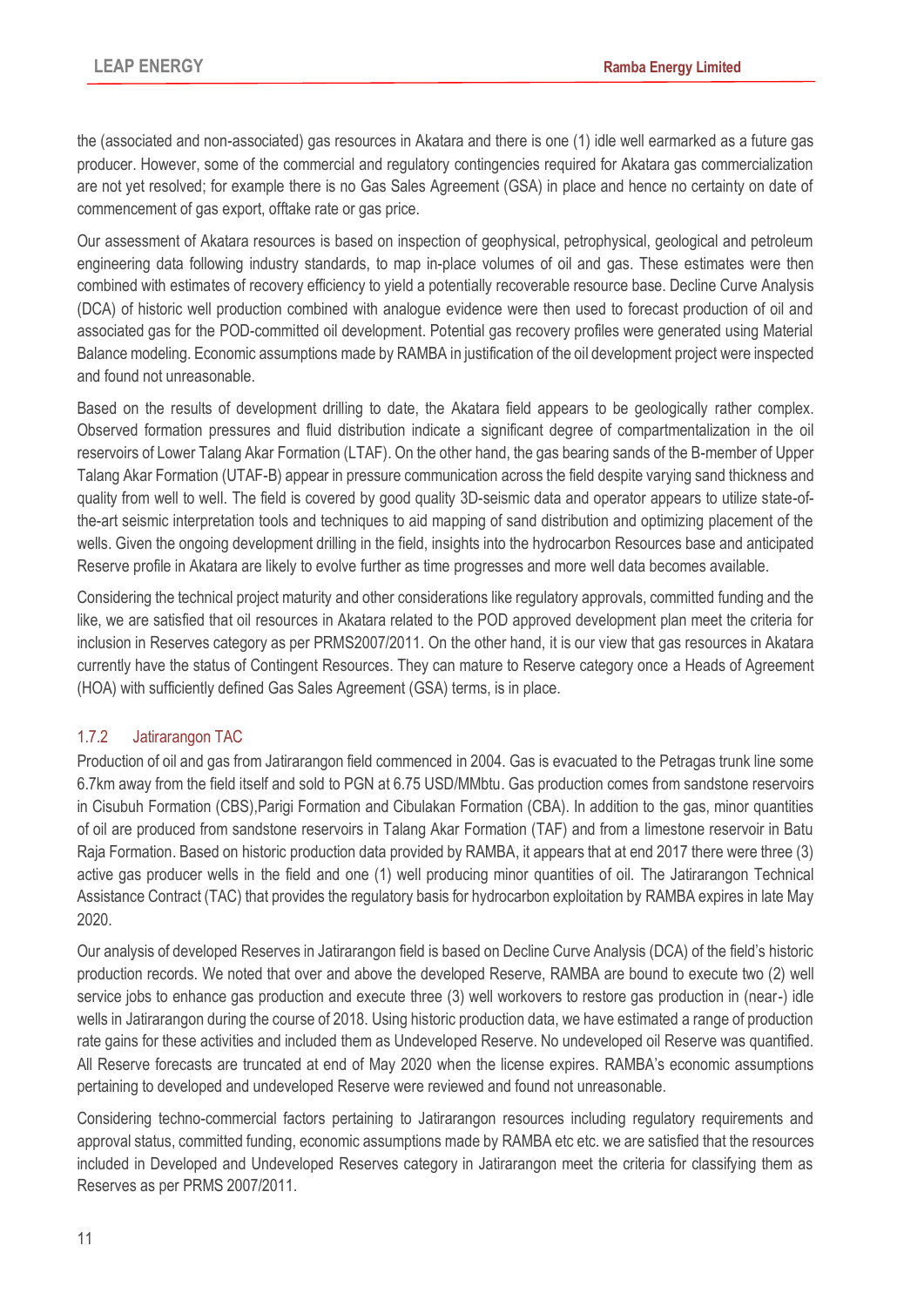## <span id="page-15-0"></span>1.7.3 West Jambi KSO

West Jambi block is held under a KSO (Joint Operation) Contract with a license period from 2011 until 2031. The block is currently still in the Exploration stage and there is no production from the block. Some of the firm license commitments are still outstanding include acquisition of 3D Seismic, drilling of one (1) additional exploration well and commissioning of a GG&R Study. Compilation of a Plan Of development (to be approved by regulator) can only be done once those firm license commitments are fulfilled.

We have done an assessment of in-place hydrocarbon resources in West Jambi based on geophysical interpretations made by RAMBA (which were found not unreasonable) combined with hydrocarbon reportings in key wells and our assessment of petrophysical properties from available well logs. We then combined our estimates of discovered hydrocarbon in-place volumes with estimates of recovery efficiency from a potential future development, in a manner consistent with available reservoir and fluid data/assumptions and sound engineering practice. Considering the outstanding license commitments and other considerations such as the absence of a development plan, we are of the opinion that any discovered hydrocarbons in West Jambi should be classified as Contingent Resources as per PRMS 2007/2011.

## <span id="page-15-1"></span>**1.8 DATE AND SIGNATURE**

I, Dr. Arnout Everts, holder of an MSc (Honours) in Geology and a PhD in Geology (both from the Institute for Earth Sciences, Vrije Universiteit Amsterdam, Netherlands), of A-1 3A Highbank Condominium, Sri Bukit Persekutuan, 50480 Kuala Lumpur, Malaysia, hereby certify that:

- 1. I am an employee of LEAP Energy Partners Sdn Bhd (LEAP Energy) and supervised the preparation of the Qualified Person's Report – RESERVES AND CONTINGENT RESOURCES ASSESSMENT for certain fields in Indonesia. The effective date of this evaluation is 31 December 2017.
- 2. LEAP Energy and I are independent of Ramba Energy Limited, their subsidiaries, their respective directors, senior management, and advisers, in compliance with Rule 442 of the Rulebook governing the listing of securities on the Singapore Exchange.
- 3. I attended Institute for Earth Sciences, Vrije Universiteit Amsterdam and graduated with a Master of Science (Honours) degree (1990) and a subsequent Doctorate of Philosophy in Geology (1994). I am Holder of the title *EuroGeol* (registration no 1435) awarded by the European Federation of Geologists. I am also registered as a Professional Geologist (PG415) with the Board Of Geologists in Malaysia. I am an upstanding member of the American Association of Petroleum Geologists (AAPG - 30 years) and also a member European Association of Geologists and Engineers (EAGE). I have in excess of 23 years' experience in the Petroleum Industry.

SIGNED:

F

Date: 21 September 2018

Dr. Arnout J.W. Everts LEAP Energy Partners Sdn Bhd Technical Director and Managing Partner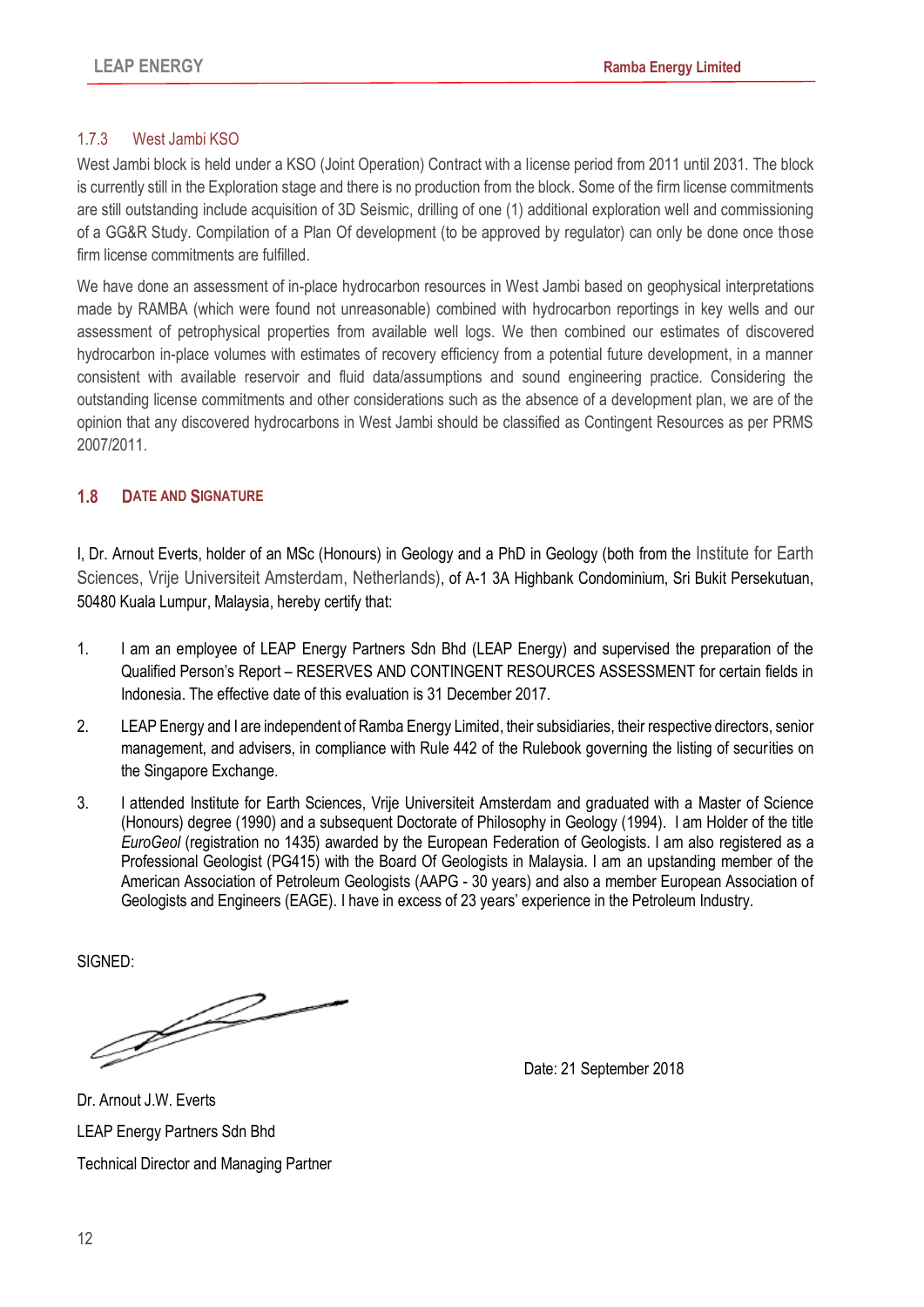# <span id="page-16-0"></span>**2 APPENDIX A: GLOSSARY OF TERMS AND ABBREVIATIONS**

| 1C             | denotes a Low estimate scenario of Contingent Resources                                                                                                                                                                                                                 |
|----------------|-------------------------------------------------------------------------------------------------------------------------------------------------------------------------------------------------------------------------------------------------------------------------|
| 2C             | denotes a Mid or Best estimate scenario of Contingent Resources                                                                                                                                                                                                         |
| 3C             | denotes a High estimate scenario of Contingent Resources                                                                                                                                                                                                                |
| $\overline{1}$ | denotes a Low or Proved estimate scenario of Reserves                                                                                                                                                                                                                   |
| 2P             | denotes a Mid or Proved + Probable estimate scenario of Reserves                                                                                                                                                                                                        |
| 3P             | denotes a High or Proved + Probable + Possible estimate scenario of Reserves                                                                                                                                                                                            |
| 2D seismic     | seismic data acquired in a single traverse or series of traverses. 2D<br>seismic data provides single cross sections                                                                                                                                                    |
| 3D seismic     | seismic data acquired as multiple, closely spared traverses. 3D seismic data typically provides a<br>more detailed and accurate image of the subsurface than 2D seismic                                                                                                 |
| Abex           | Decommissioning costs                                                                                                                                                                                                                                                   |
| Aggregation    | the process of summing reservoir (or project) level estimates of resource quantities to higher<br>levels or combinations such as field, country or company totals. Arithmetic summation may yield<br>different results from probabilistic aggregations of distributions |
| <b>API</b>     | American Petroleum Institute                                                                                                                                                                                                                                            |
| appraisal      | the phase of petroleum operations immediately following a successful discovery. Appraisal is<br>carried out to determine size, production rate and the most efficient development of a field                                                                            |
| appraisal well | a well drilled as part of an appraisal of a field                                                                                                                                                                                                                       |
| asl            | above sea level                                                                                                                                                                                                                                                         |
| B              | billion                                                                                                                                                                                                                                                                 |
| bb(s)          | barrels                                                                                                                                                                                                                                                                 |
| bbls/d         | barrels per day                                                                                                                                                                                                                                                         |
| <b>Bcm</b>     | billion cubic metres                                                                                                                                                                                                                                                    |
| block          | term commonly used to describe areas over which there is a petroleum or production licence                                                                                                                                                                              |
| Bg             | gas formation volume factor                                                                                                                                                                                                                                             |
| Bgi            | gas formation volume factor (initial)                                                                                                                                                                                                                                   |
| Bo             | oil formation volume factor                                                                                                                                                                                                                                             |
| Boi            | oil formation volume factor (initial)                                                                                                                                                                                                                                   |
| <b>Bw</b>      | water volume factor                                                                                                                                                                                                                                                     |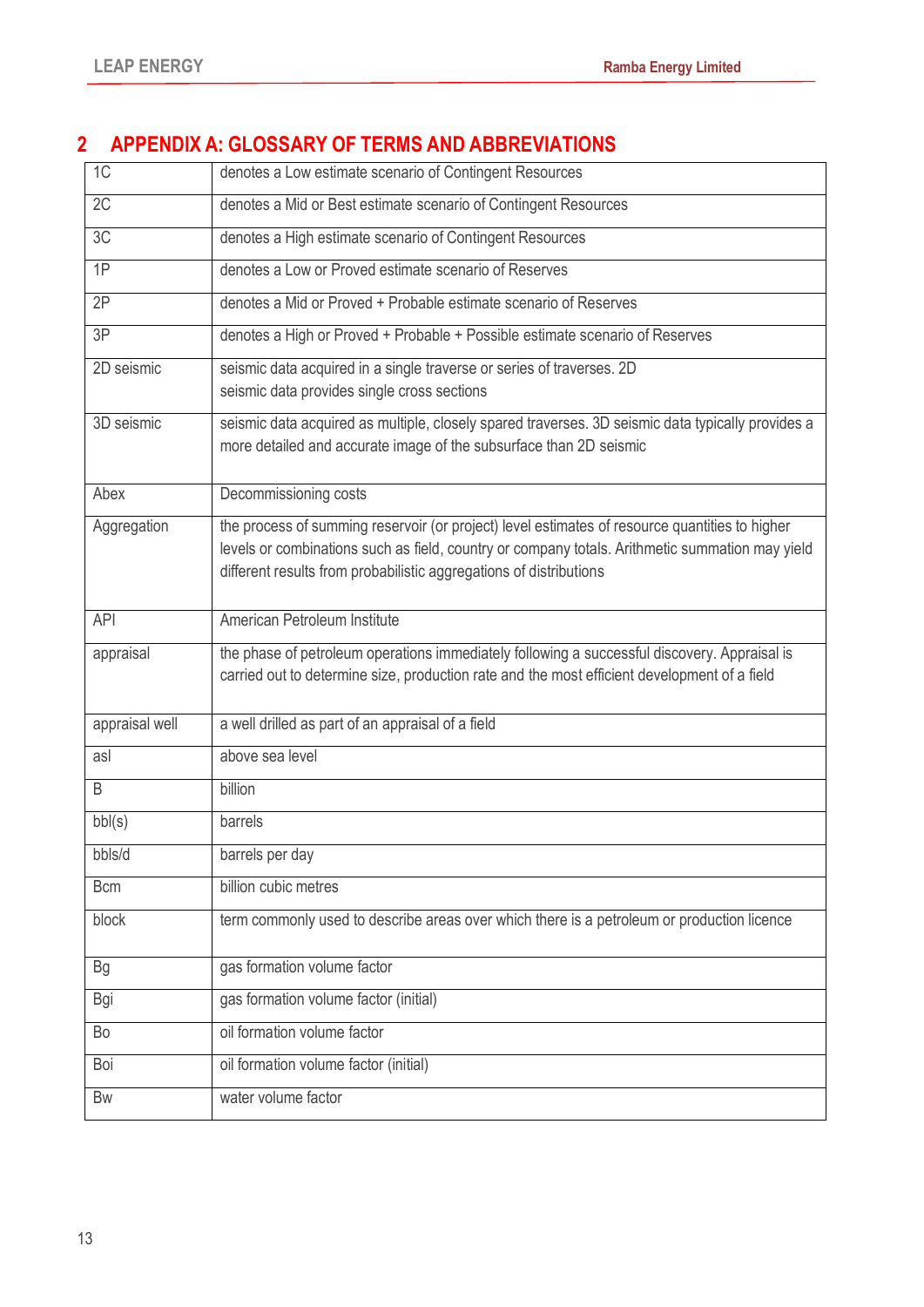| boe              | barrels of oil equivalent. Converting gas volumes to oil equivalent is                                                            |
|------------------|-----------------------------------------------------------------------------------------------------------------------------------|
|                  | customarily done on the basis of the nominal heating content or calorific value of the fuel. Before                               |
|                  | aggregating, the gas volumes must be converted to the same temperature and pressure.                                              |
|                  | common industry gas conversion factors usually range between 1 barrel of oil equivalent =<br>5,600 scf of gas to 6,000 scf of gas |
|                  |                                                                                                                                   |
| bopd             | barrels of oil per day                                                                                                            |
| BS&W             | basic sediment and water                                                                                                          |
| <b>BTU</b>       | <b>British Thermal Unit</b>                                                                                                       |
| <b>Bscf</b>      | billions of standard cubic feet                                                                                                   |
| bwpd             | barrels of water per day                                                                                                          |
| charge or        | the movement of hydrocarbons from source rocks into reservoir rocks. Migration can be local or                                    |
| migration        | can occur along distances of hundreds of kilometres in large sedimentary basins, and is critical                                  |
|                  | to a viable petroleum system                                                                                                      |
| closure          | the height from the apex of a reservoir structure to the lowest contour that contains the reservoir                               |
|                  | structure (spill). Measurements of both the areal closure and the distance from the apex to the                                   |
|                  | lowest closing contour are typically used for the calculations of the estimates hydrocarbon                                       |
|                  | content of a trap                                                                                                                 |
| CO <sub>2</sub>  | Carbon dioxide                                                                                                                    |
| commercial       | discovery of oil and gas which the Company determines to be                                                                       |
| discovery        | commercially viable for appraisal and development                                                                                 |
| condensate       | liquid hydrocarbons which are sometimes produced with natural gas and liquids derived from                                        |
|                  | natural gas                                                                                                                       |
| <b>CGR</b>       | Condensate Gas Ratio                                                                                                              |
| Contingent       | those quantities of petroleum estimated, as of a given date, to be potentially recoverable from                                   |
| <b>Resources</b> | known accumulations by application of development projects, but which are not currently                                           |
|                  | considered to be commercially recoverable due to one or more contingencies                                                        |
| Conventional     | Conventional resources are defined as hydrocarbons above a mapped structural closure.                                             |
| cP               | centipoise                                                                                                                        |
| Cretaceous       | the final period of the Mesozoic era ranging from approximately 65 to 144 million years ago                                       |
| <b>CROCK</b>     | rock compressibility                                                                                                              |
| <b>CT</b>        | <b>Corporation Tax</b>                                                                                                            |
| <b>Cw</b>        | water compressibility                                                                                                             |
| <b>DBA</b>       | decibels                                                                                                                          |
| <b>DCA</b>       | Decline Curve Analysis                                                                                                            |
| Decommission or  | the process or the procedure by which the facilities and the infrastructure related to the                                        |
| decommissioning  | production of hydrocarbon from an oil field are demobilised and abandoned                                                         |
| deepwater        | any area of water over 250m in depth                                                                                              |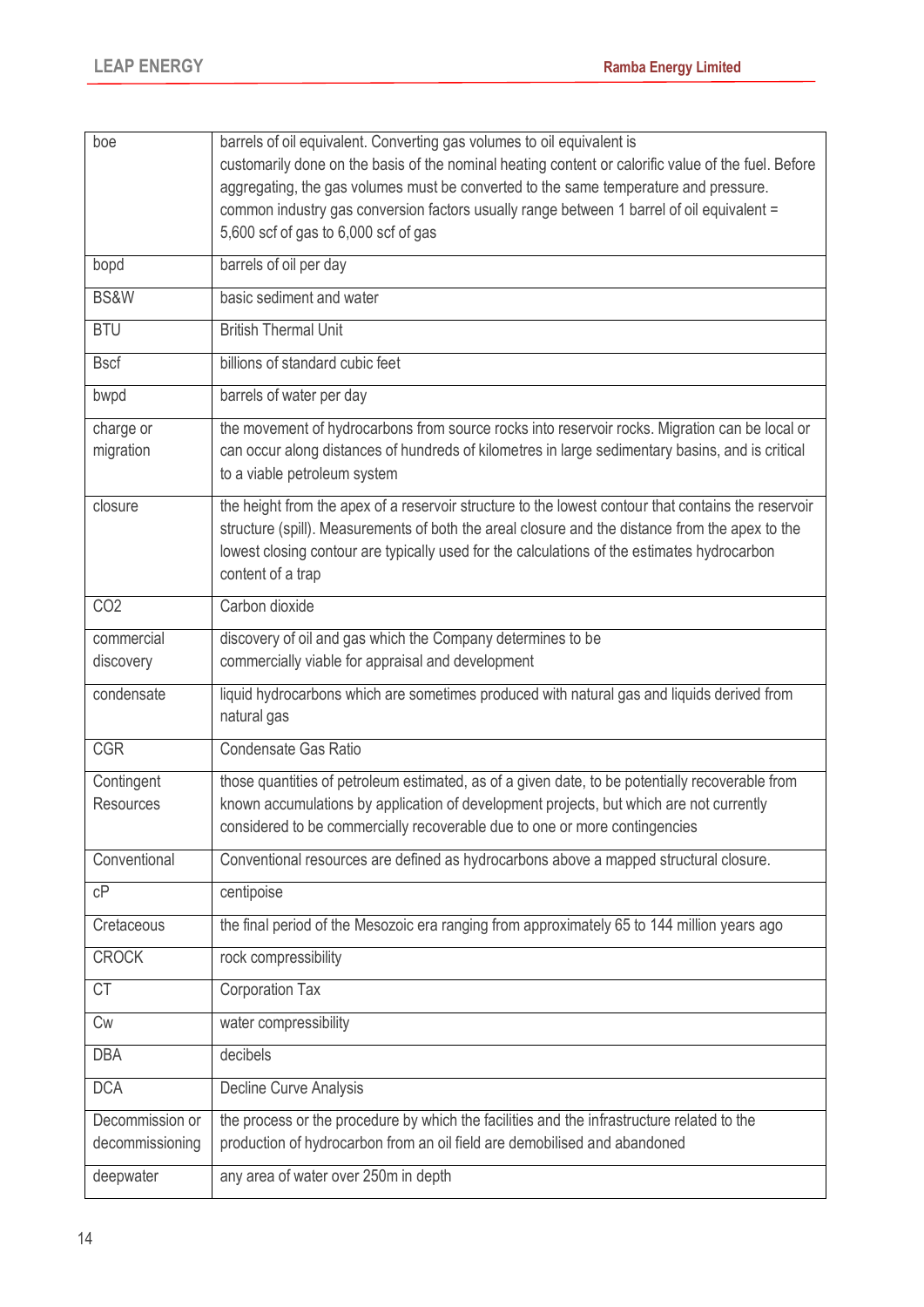| dip                       | the angle at which a rock stratum or structure is inclined from the horizontal                                                                                                                                                          |
|---------------------------|-----------------------------------------------------------------------------------------------------------------------------------------------------------------------------------------------------------------------------------------|
| discovery                 | an exploration well which has encountered oil and gas for the first time in a structure                                                                                                                                                 |
| drilling campaign         | a period of time in which drilling activities are performed                                                                                                                                                                             |
| dry well                  | a well which does not encounter hydrocarbons in economically producible quantities                                                                                                                                                      |
| <b>DST</b>                | drill stem test                                                                                                                                                                                                                         |
| Decommissioning<br>charge | cost of charge associated with decommission procedures                                                                                                                                                                                  |
| <b>E&amp;P</b>            | exploration and production                                                                                                                                                                                                              |
| Ea                        | areal sweep efficiency                                                                                                                                                                                                                  |
| <b>ELT</b>                | <b>Economic Limit Test</b>                                                                                                                                                                                                              |
| <b>EMV</b>                | <b>Expected Monetary Value</b>                                                                                                                                                                                                          |
| Eocene                    | the epoch after the Palaeocene and before the Oligocene in the Tertiary period from<br>approximately 55.8 million to 33.9 million years ago                                                                                             |
| <b>ESD</b>                | emergency shut down                                                                                                                                                                                                                     |
| <b>EUR</b>                | Estimated Ultimate Recovery (Technically Recoverable pre-ELT)                                                                                                                                                                           |
| Evert                     | vertical sweep efficiency                                                                                                                                                                                                               |
| exploration               | the phase of operations which covers the search for oil or gas by carrying out detailed geological<br>and geophysical surveys followed up where appropriate by exploratory drilling                                                     |
| exploration<br>drilling   | drilling carried out to determine whether oil and gas are present in a particular area or structure                                                                                                                                     |
| exploration well          | a well in an unproven area or prospect, may also be known as a "wildcat well"                                                                                                                                                           |
| facies                    | sedimentological description of rock                                                                                                                                                                                                    |
| farmout                   | a term used to describe when a company sells a portion of the acreage in a block to another<br>company, usually in return for consideration and for the buying company taking on a portion of<br>the selling company's work commitments |
| <b>FBHP</b>               | flowing bottom hole pressure                                                                                                                                                                                                            |
| field                     | a geographical area under which either a single oil or gas reservoir or multiple oil or gas<br>reservoirs lie, all grouped on or related to the same individual geological structure feature and/or<br>stratigraphic condition          |
| formation                 | a body of rock identified by lithic characteristics and stratigraphic position which is mappable at<br>the earth's surface or traceable in the subsurface                                                                               |
| <b>FPSO</b>               | Floating production storage and offloading                                                                                                                                                                                              |
| <b>FTHP</b>               | flowing tubing head pressure                                                                                                                                                                                                            |
| ft                        | feet                                                                                                                                                                                                                                    |
| ftSS                      | depth in feet below sea level                                                                                                                                                                                                           |
| <b>GDT</b>                | Gas Down To                                                                                                                                                                                                                             |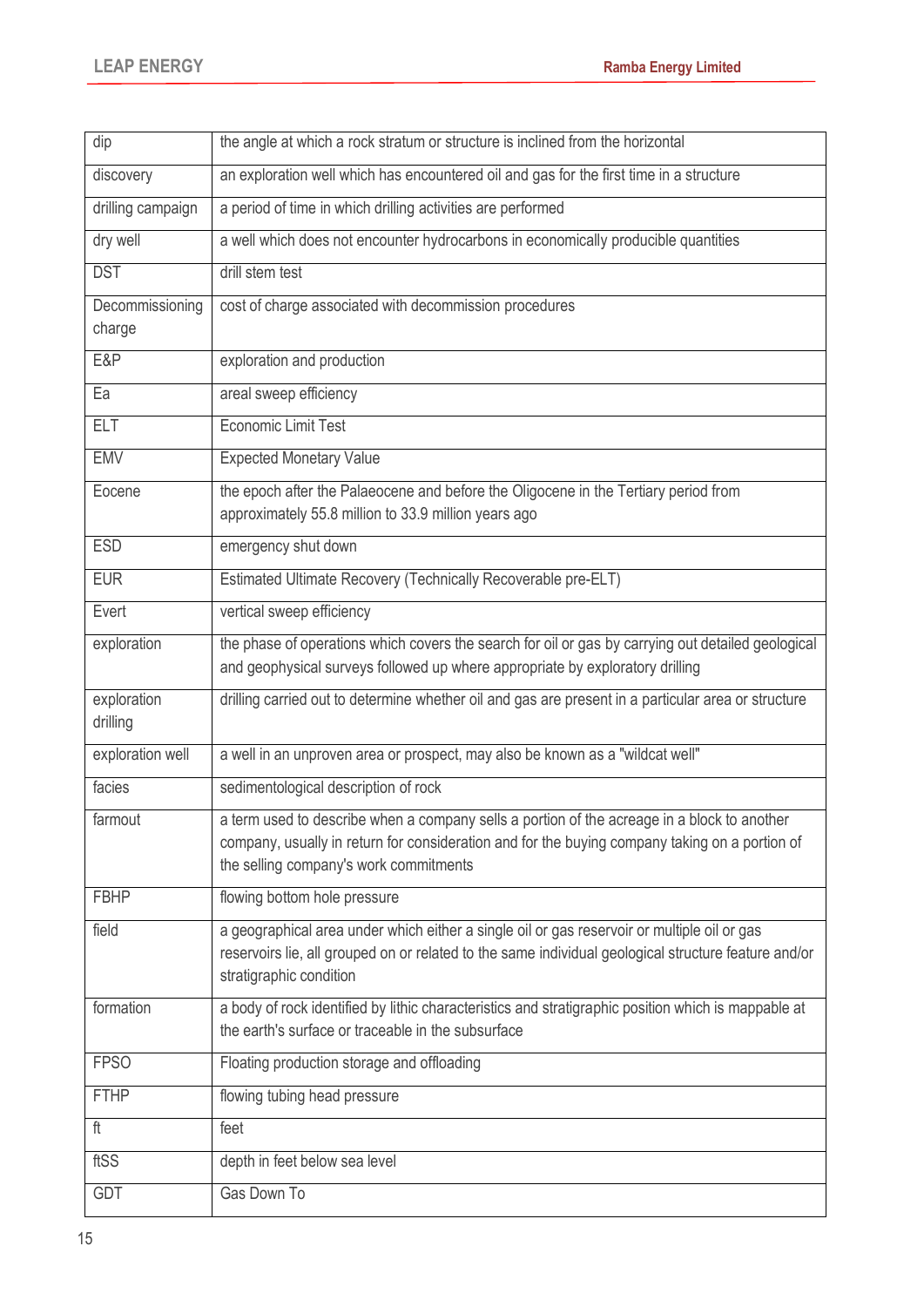| geophysical     | geophysical exploration is concerned with measuring the earth's physical properties to delineate |
|-----------------|--------------------------------------------------------------------------------------------------|
|                 | structure, rock type and fluid content - these measurements include electrical, seismic, gravity |
|                 | and magnetics                                                                                    |
| <b>GIP</b>      | Gas in Place                                                                                     |
| GIIP            | Gas Initially in Place                                                                           |
| GOR             | gas/oil ratio                                                                                    |
| <b>GPoS</b>     | <b>Geological Possibility of Success</b>                                                         |
| <b>GRV</b>      | gross rock volume                                                                                |
| <b>GSA</b>      | Gas Sales Agreement                                                                              |
| <b>GWC</b>      | <b>Gas Water Contact</b>                                                                         |
| H2S             | Hydrogen sulphide                                                                                |
| <b>HIC</b>      | hydrogen induced cracking                                                                        |
| hydrocarbon     | a compound containing only the elements hydrogen and carbon. May                                 |
|                 | exist as a solid, a liquid or a gas. The term describes any combination of oil, gas and/or       |
|                 | condensate                                                                                       |
| infrastructure  | oil and gas processing, transportation and off-take facilities                                   |
| <b>IRR</b>      | internal rate of return                                                                          |
| KB              | Kelly Bushing                                                                                    |
| ka              | absolute permeability                                                                            |
| kh              | horizontal permeability                                                                          |
| km              | kilometres                                                                                       |
| km <sub>2</sub> | square kilometres                                                                                |
| kPa             | kilopascals                                                                                      |
| kr              | relative permeability                                                                            |
| krg             | relative permeability of gas                                                                     |
| krgcl           | relative permeability of gas @ connate liquid saturation                                         |
| krog            | relative permeability of oil-gas                                                                 |
| kroso           | relative permeability at residual oil saturation                                                 |
| kroswt          | relative permeability to oil @ connate water saturation                                          |
| kv              | vertical permeability                                                                            |
| licence         | an exclusive right to explore for petroleum, usually granted by a national governing body        |
| licence area    | the area covered by a licence                                                                    |
| m               | metre                                                                                            |
| M               | thousand                                                                                         |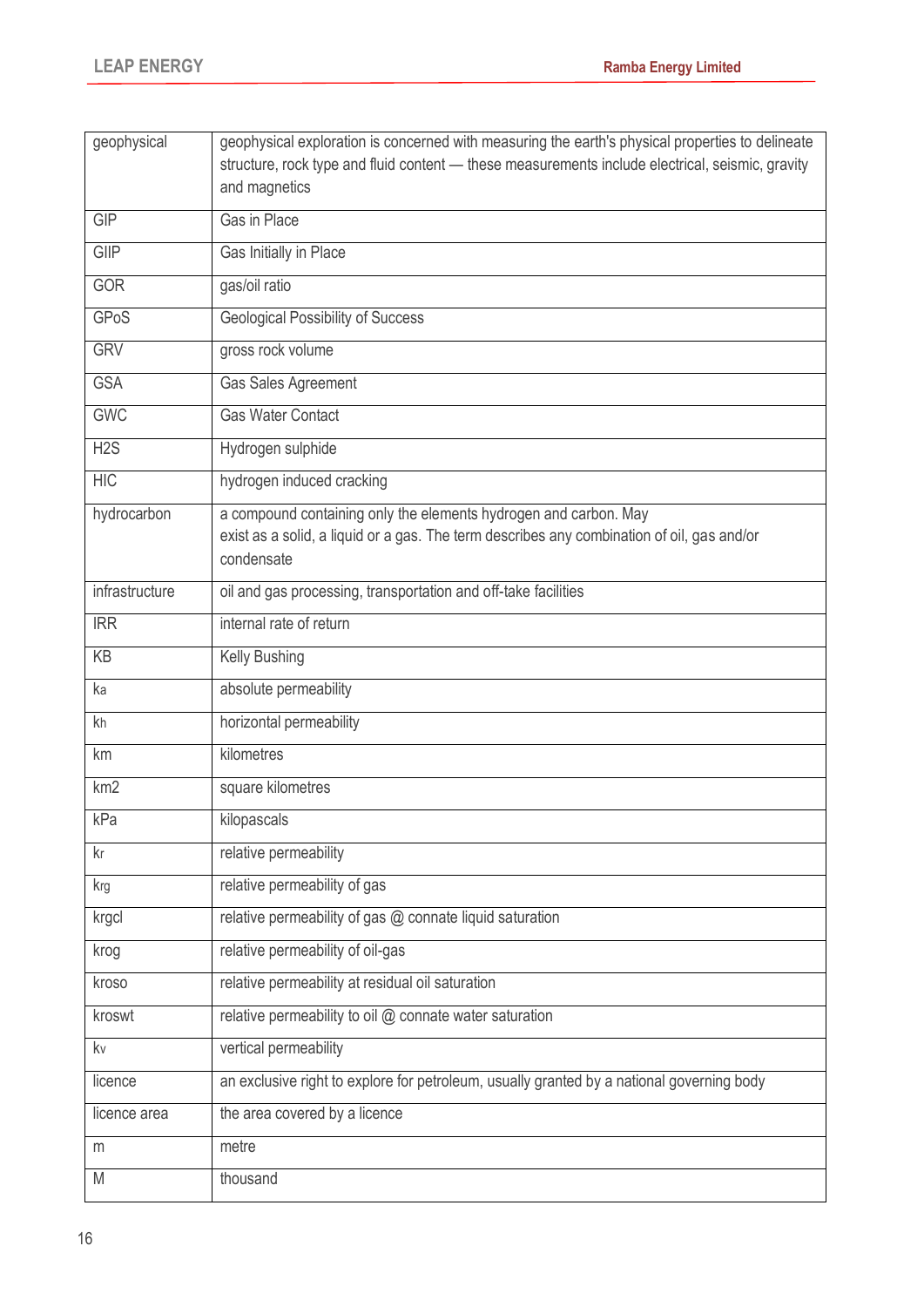| Miocene        | the epoch after the Oligocene and before the Pliocene in the Tertiary period approximately from<br>23 million to 5.3 million years ago                                              |
|----------------|-------------------------------------------------------------------------------------------------------------------------------------------------------------------------------------|
| <b>MM</b>      | million                                                                                                                                                                             |
| <b>MMstb</b>   | million barrels                                                                                                                                                                     |
| MMboe          | million barrels of oil equivalent                                                                                                                                                   |
| <b>MMstb</b>   | million stock tank barrels                                                                                                                                                          |
| M\$            | thousand US dollars                                                                                                                                                                 |
| MM\$           | million US dollars                                                                                                                                                                  |
| <b>MD</b>      | measured depth                                                                                                                                                                      |
| mD             | permeability in millidarcies                                                                                                                                                        |
| m <sub>3</sub> | cubic metres                                                                                                                                                                        |
| m3/d           | cubic metres per day                                                                                                                                                                |
| MMscf/d        | millions of standard cubic feet per day                                                                                                                                             |
| m/s            | metres per second                                                                                                                                                                   |
| msec           | milliseconds                                                                                                                                                                        |
| mV             | millivolts                                                                                                                                                                          |
| Mt             | thousands of tonnes                                                                                                                                                                 |
| <b>MMt</b>     | millions of tonnes                                                                                                                                                                  |
| <b>MOD</b>     | Money of the Day                                                                                                                                                                    |
| <b>MPa</b>     | mega pascals                                                                                                                                                                        |
| <b>MPD</b>     | Managed pressure drilling                                                                                                                                                           |
| natural gas    | gas, predominantly methane, occurring naturally, and often found in association with crude<br>petroleum                                                                             |
| N <sub>2</sub> | Nitrogen                                                                                                                                                                            |
| <b>NTG</b>     | net to gross ratio                                                                                                                                                                  |
| <b>NGL</b>     | Natural Gas Liquids                                                                                                                                                                 |
| offshore       | that geographical area that lies seaward of the coastline                                                                                                                           |
| oil            | a mature of liquid hydrocarbons of different molecular weight                                                                                                                       |
| oil field      | the mapped distribution of a proven oil-bearing reservoir or reservoirs                                                                                                             |
| Oligocene      | the epoch after the Eocene and before the Miocene in the Tertiary period approximately from 34<br>million to 23 million years ago                                                   |
| onshore        | that geographic area that lies landward of the coastline                                                                                                                            |
| operator       | the company that has legal authority to drill wells and undertake<br>production of oil and gas. The operator is often part of a consortium and acts on behaif of this<br>consortium |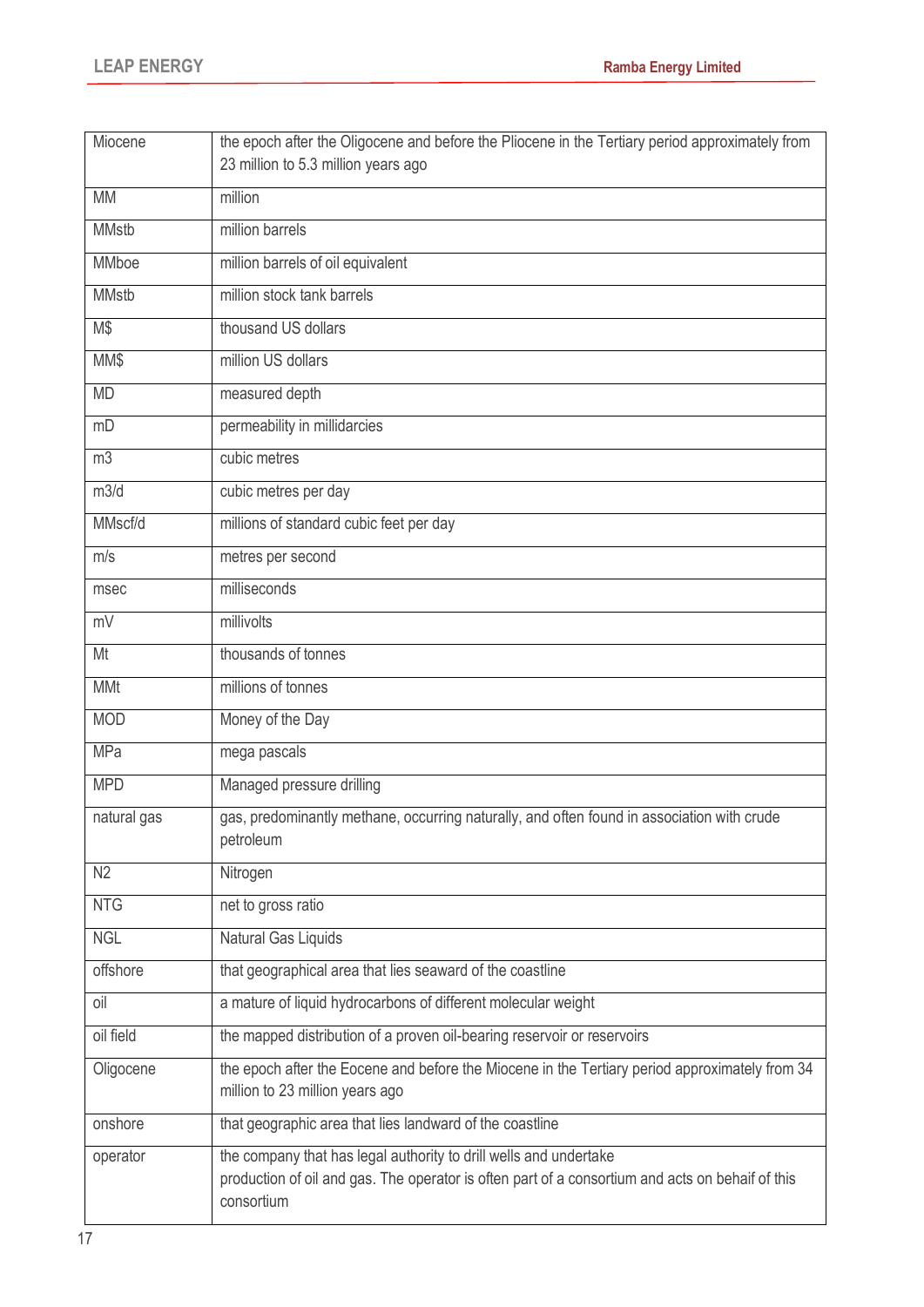| <b>OWC</b>                      | oil water contact                                                                                                                                                                                                                                                     |
|---------------------------------|-----------------------------------------------------------------------------------------------------------------------------------------------------------------------------------------------------------------------------------------------------------------------|
| P90                             | denotes a scenario which has at least a 90% probability of occurring                                                                                                                                                                                                  |
| P <sub>50</sub>                 | denotes a scenario which has at least a 50% probability of occurring                                                                                                                                                                                                  |
| P10                             | denotes a scenario which has at least a 10% probability of occurring                                                                                                                                                                                                  |
| participating<br>interests      | the proportion of exploration and production costs each party will bear and the proportion of<br>production each party will receive, as set out in an operating agreement                                                                                             |
| P <sub>b</sub>                  | bubble point pressure                                                                                                                                                                                                                                                 |
| P <sub>c</sub>                  | capillary pressure                                                                                                                                                                                                                                                    |
| petroleum                       | A generic name for oil and gas, including crude oil, natural gas liquids, natural gas and their<br>products                                                                                                                                                           |
| petroleum system                | Geologic components and processes necessary to generate and store hydrocarbons, including<br>a mature source rock, migration pathway, reservoir rock, trap and seal                                                                                                   |
| phase                           | a distinct state of matter in a system, e.q. liquid phase or gas phase                                                                                                                                                                                                |
| phi                             | porosity fraction                                                                                                                                                                                                                                                     |
| pi                              | initial reservoir pressure                                                                                                                                                                                                                                            |
| PI                              | productivity index                                                                                                                                                                                                                                                    |
| Play                            | a conceptual model for a style of hydrocarbon accumulation                                                                                                                                                                                                            |
| <b>PLEM</b>                     | Pipeline end manifold                                                                                                                                                                                                                                                 |
| Pliocene                        | the epoch after the Miocene up to the end of the Tertiary period approximately from 5.3 million<br>to 1.8 million years ago                                                                                                                                           |
| POD                             | Plan Of Development                                                                                                                                                                                                                                                   |
| ppm                             | parts per million                                                                                                                                                                                                                                                     |
| Probable<br><b>Reserves</b>     | reserves which, based on the available evidence and taking into account technical and<br>economic factors, have at least a 50 per cent. chance of being produced                                                                                                      |
| PLT                             | <b>Production Logging Tool</b>                                                                                                                                                                                                                                        |
| <b>POR</b>                      | porosity                                                                                                                                                                                                                                                              |
| PHIT                            | Total porosity (including clay-bound water)                                                                                                                                                                                                                           |
| PHIE                            | Effective porosity                                                                                                                                                                                                                                                    |
| prospect                        | an identified trap that may contain hydrocarbons. A potential<br>hydrocarbon accumulation may be described as a lead or prospect depending on the degree of<br>certainty in that accumulation. A prospect is generally mature enough to be considered for<br>drilling |
| Prospective<br><b>Resources</b> | those quantities of petroleum which are estimated, on a given date, to be potentially recoverable<br>from undiscovered accumulations                                                                                                                                  |
| prospectivity                   | the likelihood of an area to contain potential hydrocarbon accumulations, i.e. prospects                                                                                                                                                                              |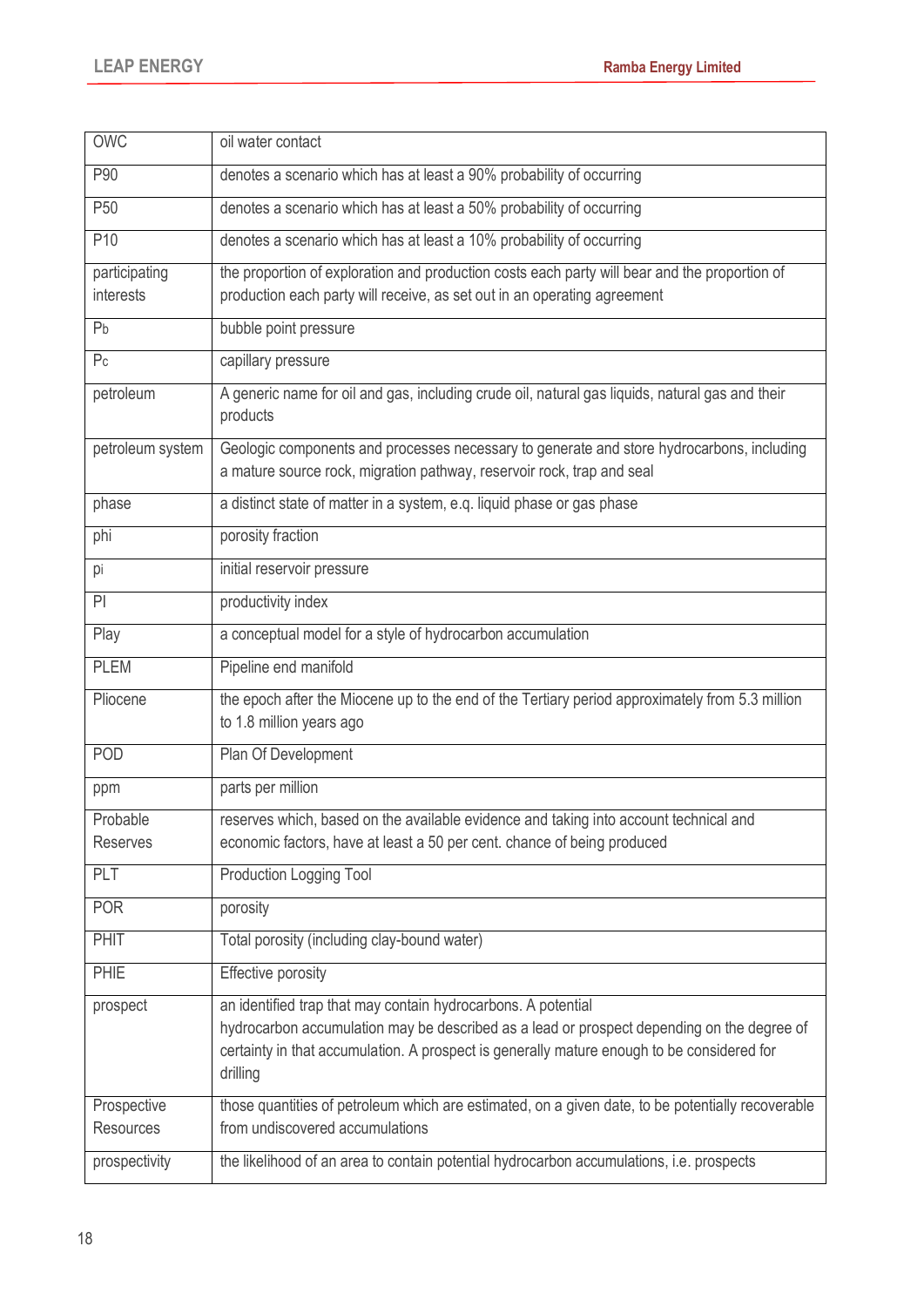| <b>Proved Reserves</b> | reserves which, based on the available evidence and taking into account technical and<br>economic factors, have at least a 90 per cent chance of being produced                                                                                                                                                 |
|------------------------|-----------------------------------------------------------------------------------------------------------------------------------------------------------------------------------------------------------------------------------------------------------------------------------------------------------------|
| psi                    | pounds per square inch                                                                                                                                                                                                                                                                                          |
| psia                   | pounds per square inch absolute                                                                                                                                                                                                                                                                                 |
| psiq                   | pounds per square inch gauge                                                                                                                                                                                                                                                                                    |
| Pwt                    | flowing bottom hole pressure                                                                                                                                                                                                                                                                                    |
| <b>PVT</b>             | pressure volume temperature                                                                                                                                                                                                                                                                                     |
| rb                     | barrel(s) of oil at reservoir conditions                                                                                                                                                                                                                                                                        |
| rcf                    | reservoir cubic feet                                                                                                                                                                                                                                                                                            |
| <b>Reserves</b>        | those quantities of petroleum which are anticipated to be commercially recoverable by<br>application of development projects to known accumulations from a given date forward under<br>defined conditions, reference should be made to the full PRMS definitions for the complete<br>definitions and guidelines |
| reservoir              | an underground porous and permeable formation where oil and gas has accumulated                                                                                                                                                                                                                                 |
| <b>Resources</b>       | Contingent and Prospective Resources, unless otherwise specified                                                                                                                                                                                                                                                |
| <b>RFES</b>            | Ring Fence Expenditure Supplement                                                                                                                                                                                                                                                                               |
| <b>RFT</b>             | repeat formation tester                                                                                                                                                                                                                                                                                         |
| <b>RKB</b>             | relative to Kelly bushing                                                                                                                                                                                                                                                                                       |
| rm <sub>3</sub>        | reservoir cubic metres                                                                                                                                                                                                                                                                                          |
| <b>SCADA</b>           | supervisory control and data acquisition                                                                                                                                                                                                                                                                        |
| <b>SCAL</b>            | <b>Special Core Analysis</b>                                                                                                                                                                                                                                                                                    |
| scf                    | standard cubic feet measured at 14.7 pounds per square inch and 60° F                                                                                                                                                                                                                                           |
| scf/d                  | standard cubic feet per day                                                                                                                                                                                                                                                                                     |
| scf/stb                | standard cubic feet per stock tank barrel                                                                                                                                                                                                                                                                       |
| seal                   | a relatively impermeable rock, commonly shale, anhydrite or salt, that forms a barrier or cap<br>above and around reservoir rock such that fluids cannot migrate beyond the reservoir. A seal is<br>a critical component of a complete petroleum system                                                         |
| seismic survey         | a method by which an image of the earth's subsurface is created through the generation of<br>shockwaves and analysis of their reflection from rock strata                                                                                                                                                       |
| SGS                    | Sequential Gaussion Simulation                                                                                                                                                                                                                                                                                  |
| <b>SIS</b>             | Sequential Indicator Simulation                                                                                                                                                                                                                                                                                 |
| SM <sub>3</sub>        | standard cubic metres                                                                                                                                                                                                                                                                                           |
| S <sub>0</sub>         | oil saturation                                                                                                                                                                                                                                                                                                  |
| Sor                    | residual oil saturation                                                                                                                                                                                                                                                                                         |
| Sorw                   | residual oil saturation (waterflood)                                                                                                                                                                                                                                                                            |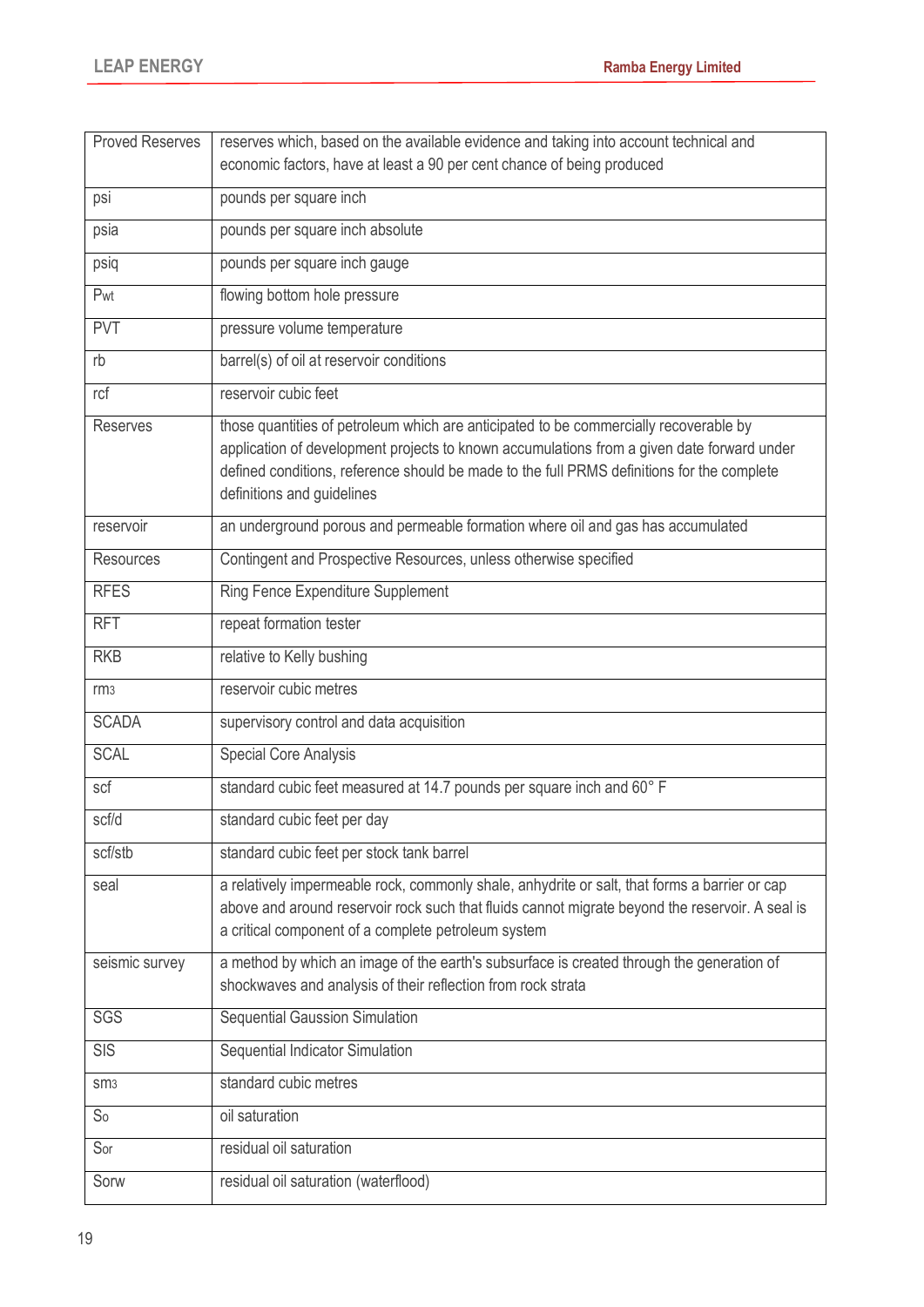| Swc              | connlate water saturation                                                                                                                                                                                                                                                                                                                                                                                                     |
|------------------|-------------------------------------------------------------------------------------------------------------------------------------------------------------------------------------------------------------------------------------------------------------------------------------------------------------------------------------------------------------------------------------------------------------------------------|
| Soi              | irreducible oil saturation                                                                                                                                                                                                                                                                                                                                                                                                    |
| Sw               | Waters saturation                                                                                                                                                                                                                                                                                                                                                                                                             |
| $Sw_{irr}$       | Irreducible water saturation                                                                                                                                                                                                                                                                                                                                                                                                  |
| source           | characteristic of organic-rich rocks to contain the precursors to oil and gas, such that the type<br>and quality of expelled hydrocarbon can be assessed                                                                                                                                                                                                                                                                      |
| source potential | characteristic of a rock formation to constitute a source of oil and gas                                                                                                                                                                                                                                                                                                                                                      |
| source rock      | a rock rich in organic matter which, if given the right conditions, will generate oil or gas. Typical<br>source rocks, usually shales or limestones, contain at least 0.5 per cent total organic carbon<br>(TOC), although a rich source rock might have as much as 10 per cent organic matter. Access<br>to a working source rock is necessary for a complete petroleum system                                               |
| sq km            | square kilometre                                                                                                                                                                                                                                                                                                                                                                                                              |
| <b>SSCC</b>      | sulphur stress corrosion cracking                                                                                                                                                                                                                                                                                                                                                                                             |
| stb              | stock tank barrels measured at 14.7 pounds per square inch and 60°F                                                                                                                                                                                                                                                                                                                                                           |
| stb/d            | stock tank barrels per day                                                                                                                                                                                                                                                                                                                                                                                                    |
| <b>STOIIP</b>    | stock tank oil initially in place                                                                                                                                                                                                                                                                                                                                                                                             |
| Sw               | water saturation                                                                                                                                                                                                                                                                                                                                                                                                              |
| \$               | <b>United States Dollars</b>                                                                                                                                                                                                                                                                                                                                                                                                  |
| $\mathfrak{t}$   | tonnes                                                                                                                                                                                                                                                                                                                                                                                                                        |
| <b>Tertiary</b>  | the Tertiary Period is a geological period from approximately 65 million to 1.8 million years ago                                                                                                                                                                                                                                                                                                                             |
| <b>THP</b>       | tubing head pressure                                                                                                                                                                                                                                                                                                                                                                                                          |
| trap             | A configuration of rocks suitable for containing hydrocarbons and sealed by a relatively<br>impermeable formation through which hydrocarbons will not migrate. Traps are described as<br>structural traps (in deformed strata such as folds and faults) or stratigraphic traps (in areas<br>where rock types change, such as unconformities, pinch outs and reefs). A trap is an essential<br>component of a petroleum system |
| Tscf             | trillion standard cubic feet                                                                                                                                                                                                                                                                                                                                                                                                  |
| <b>TVDSS</b>     | true vertical depth (sub-sea)                                                                                                                                                                                                                                                                                                                                                                                                 |
| <b>TVT</b>       | true vertical thickness                                                                                                                                                                                                                                                                                                                                                                                                       |
| <b>TWT</b>       | two-way time                                                                                                                                                                                                                                                                                                                                                                                                                  |
| Unconventional   | Unconventional intervals are those below structural closure in which hydrocarbons have been<br>demonstrated to be present or considered to be present                                                                                                                                                                                                                                                                         |
| US\$             | <b>United States Dollar</b>                                                                                                                                                                                                                                                                                                                                                                                                   |
| Vsh              | shale volume                                                                                                                                                                                                                                                                                                                                                                                                                  |
| W/m/K            | watts/metre/ ° K                                                                                                                                                                                                                                                                                                                                                                                                              |
| <b>WAP</b>       | weighted average gas price                                                                                                                                                                                                                                                                                                                                                                                                    |